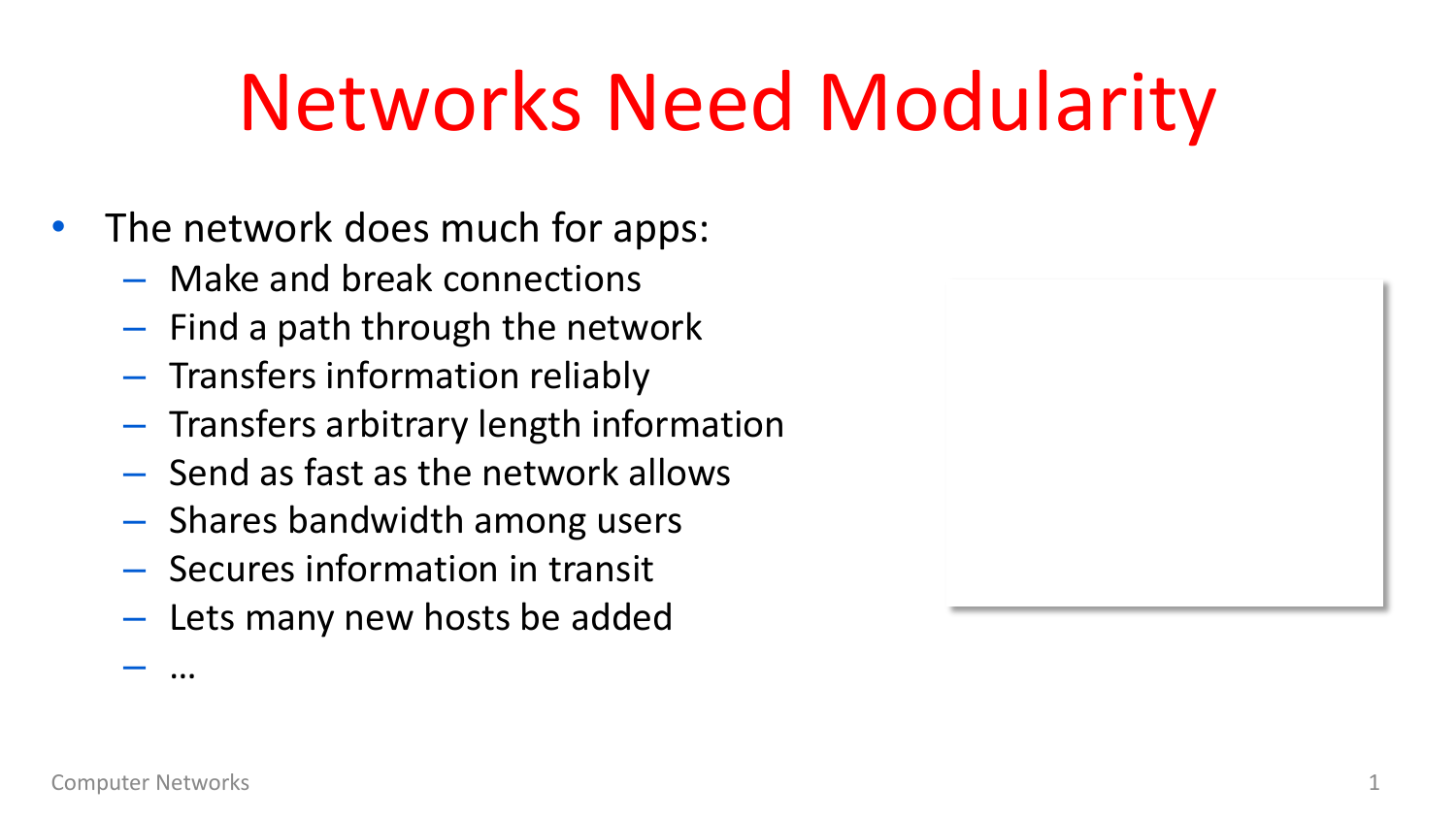## Networks Need Modularity

- The network does much for apps:
	- Make and break connections
	- $-$  We need a form of  $\frac{1}{2}$ rk
	- $-$  modularity to hole  $-$  Troudiarity, to field  $\overline{\phantom{a}}$  mation modularity, to help
	- manage complexity ows
	- $-$  and support reuse  $s^s$  $-$  Secures information in transit and support reuse
	- Lets many new hosts be added



– …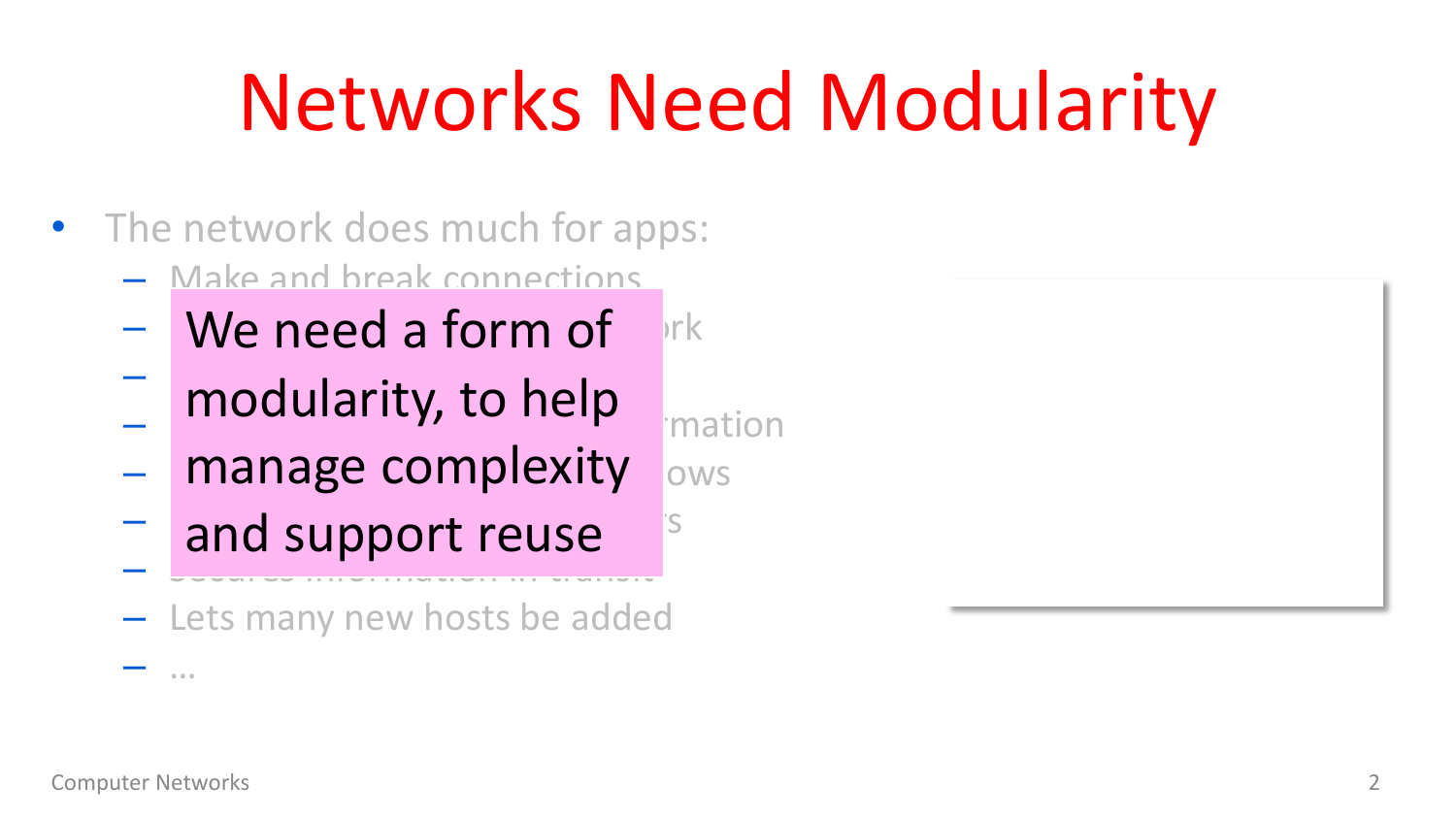## Protocols and Layers

- Protocols and layering is the main structuring method used to divide up network functionality
	- Each instance of a protocol talks virtually to its peer using the protocol
	- Each instance of a protocol uses only the services of the lower layer

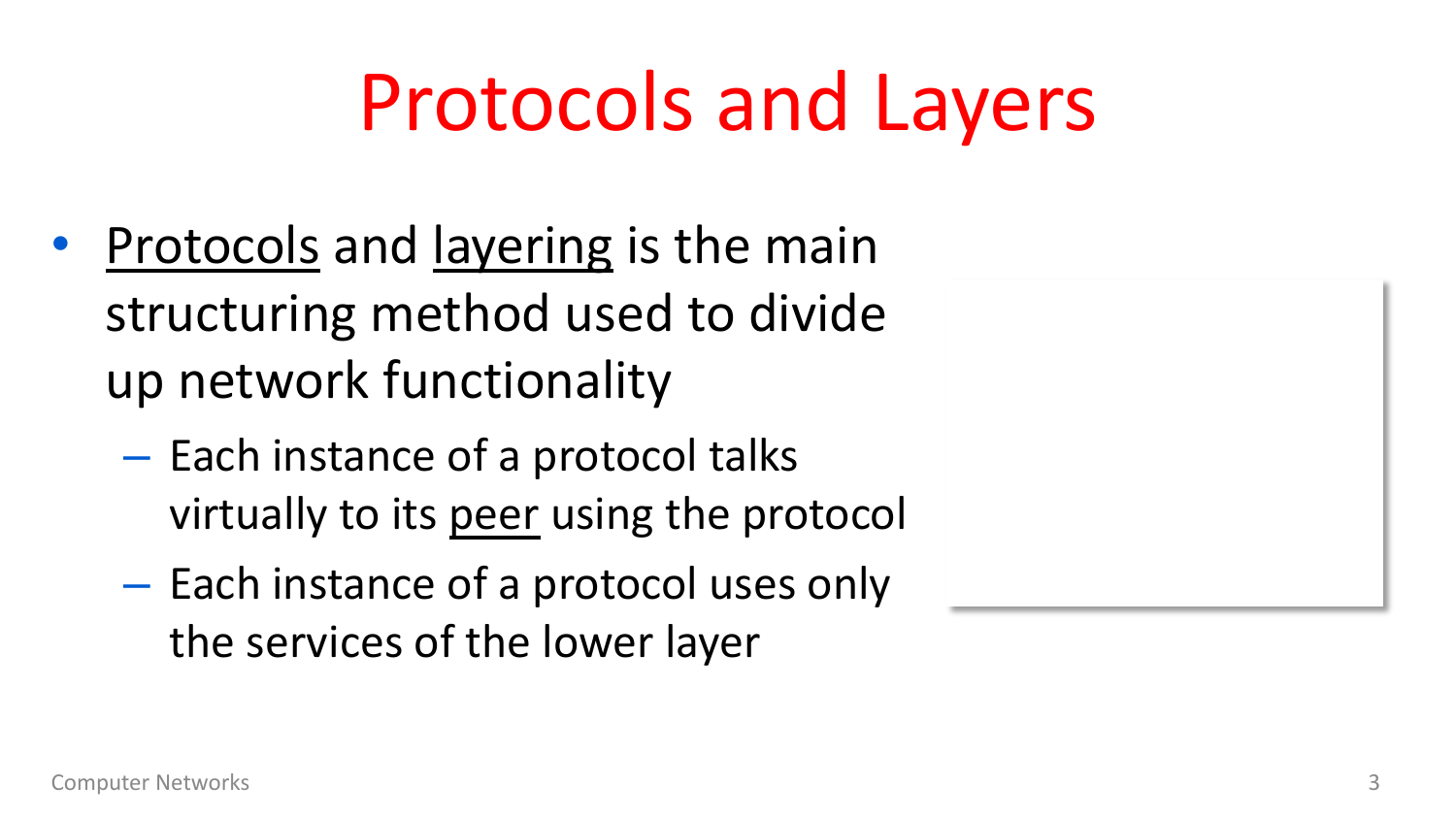### Protocols and Layers (2)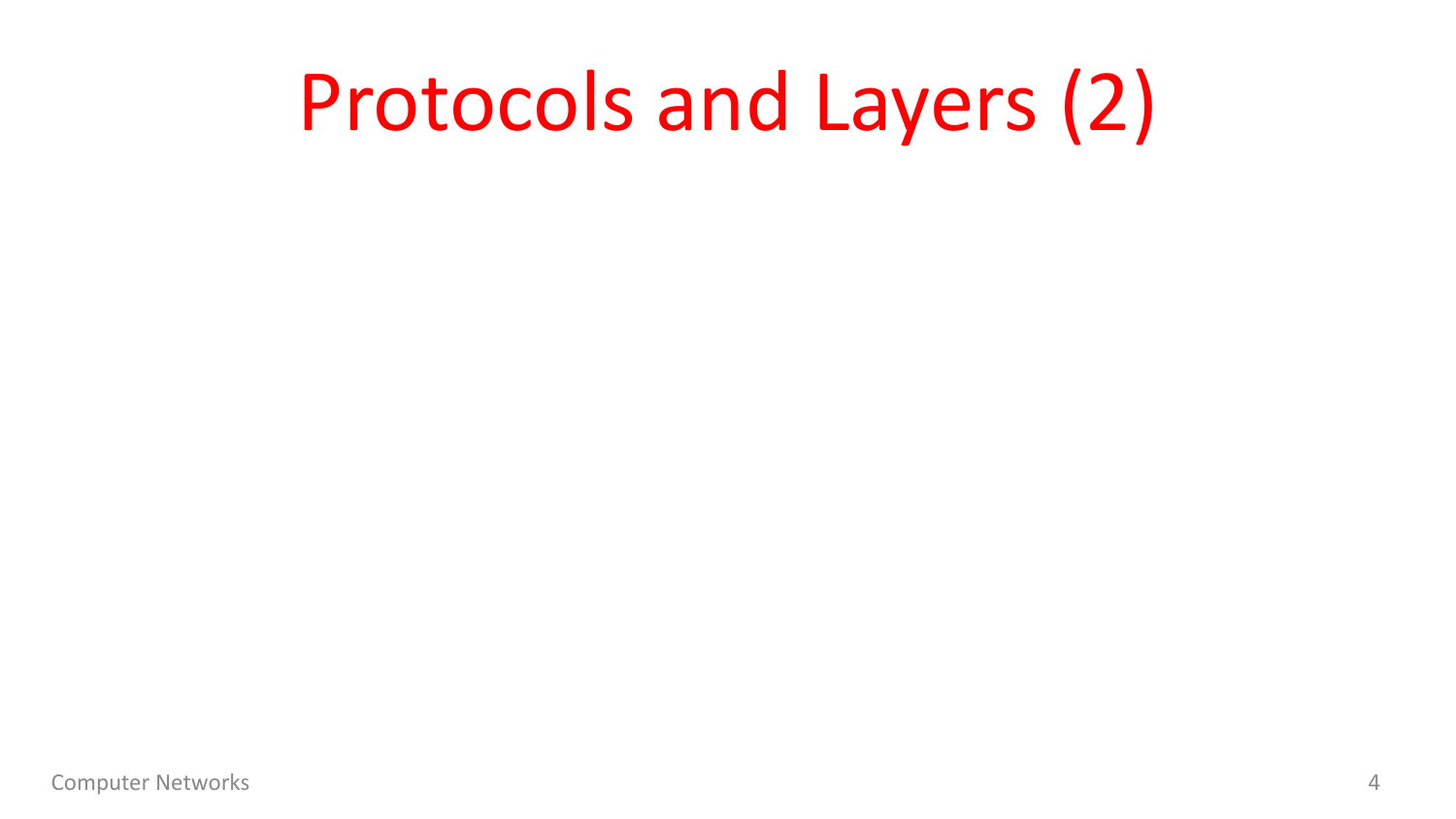## Protocols and Layers (3)

• Protocols are horizontal, layers are vertical

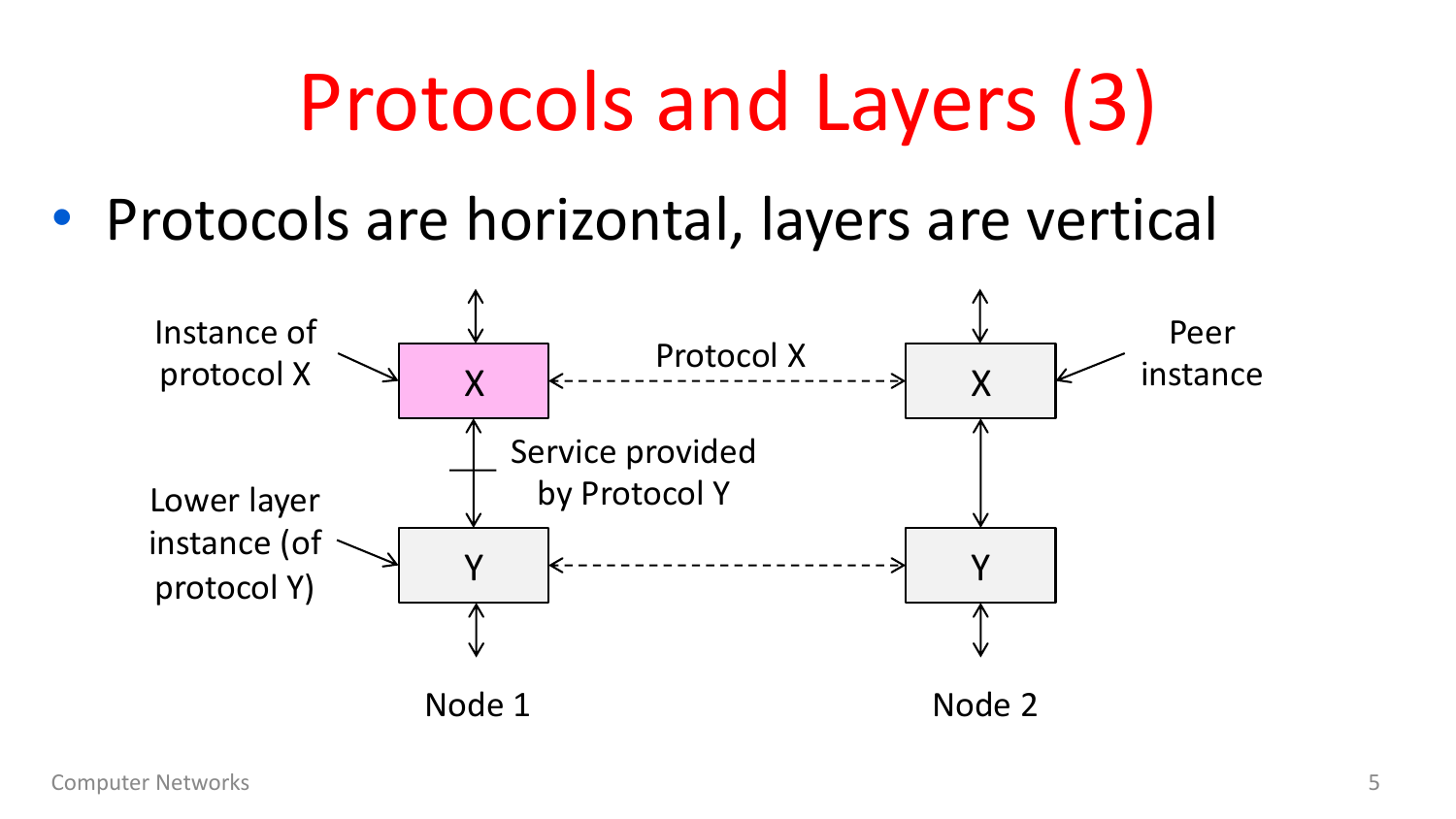## Protocols and Layers (4)

• Set of protocols in use is called a protocol stack

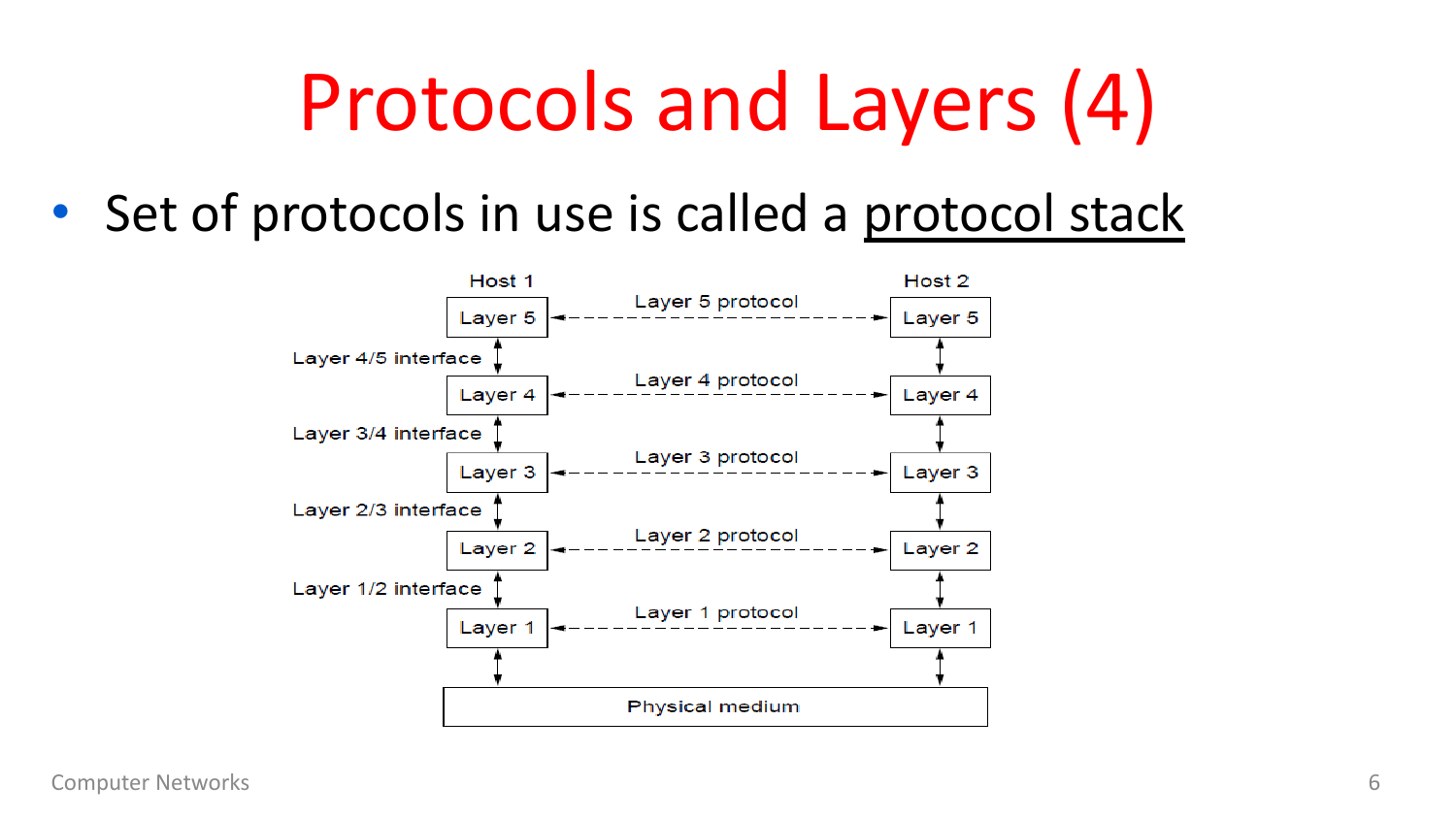## Protocols and Layers (5)

- Protocols you've probably heard of:
	- TCP, IP, 802.11, Ethernet, HTTP, SSL, DNS, … and many more
- An example protocol stack
	- Used by a web browser on a host that is wirelessly connected to the Internet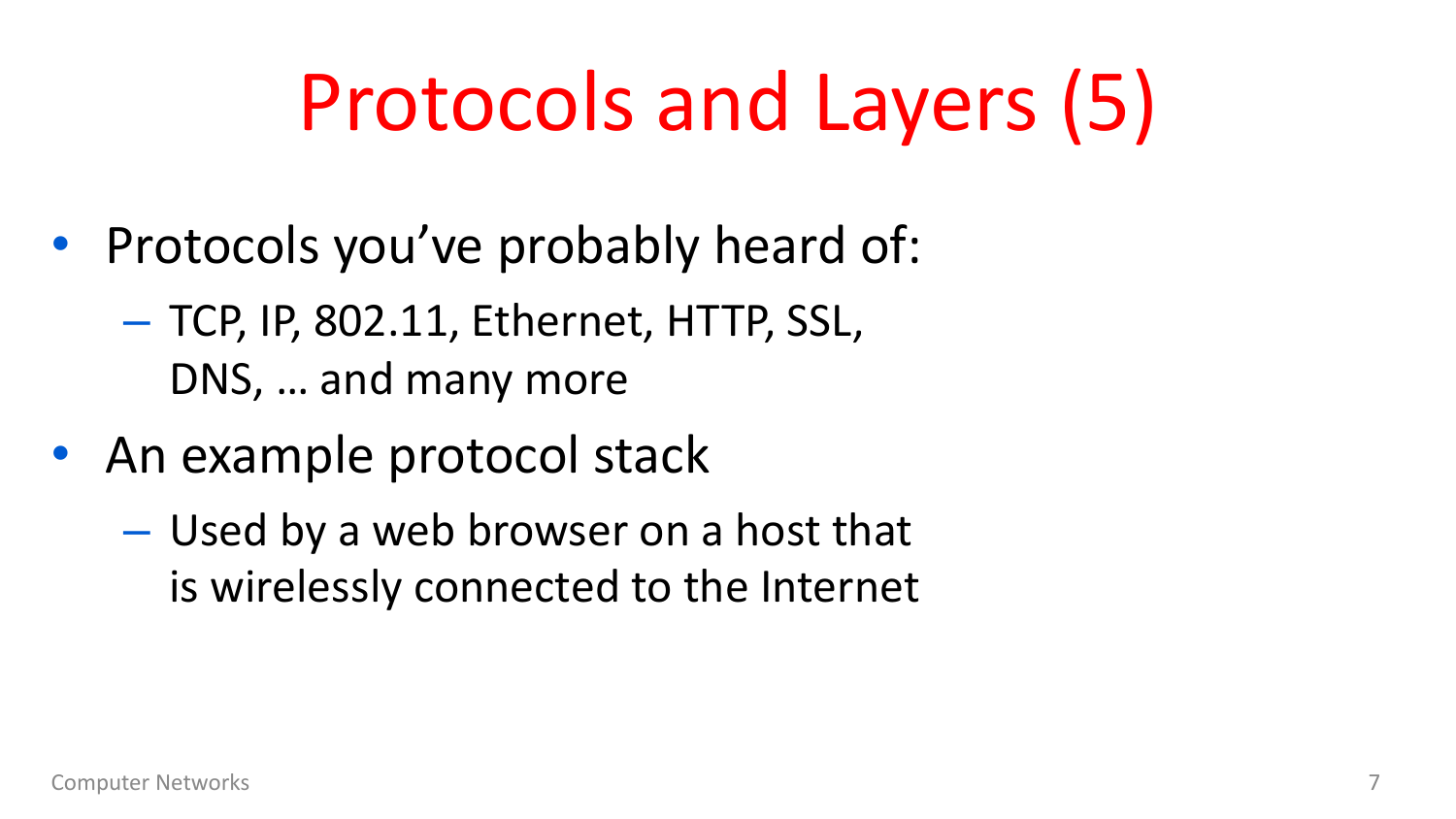## Protocols and Layers (6)

- Protocols you've probably heard of:
	- TCP, IP, 802.11, Ethernet, HTTP, SSL, DNS, … and many more
- An example protocol stack
	- Used by a web browser on a host that is wirelessly connected to the Internet

| <b>Browser</b> |
|----------------|
| <b>HTTP</b>    |
| <b>TCP</b>     |
| IP             |
| 802.11         |
|                |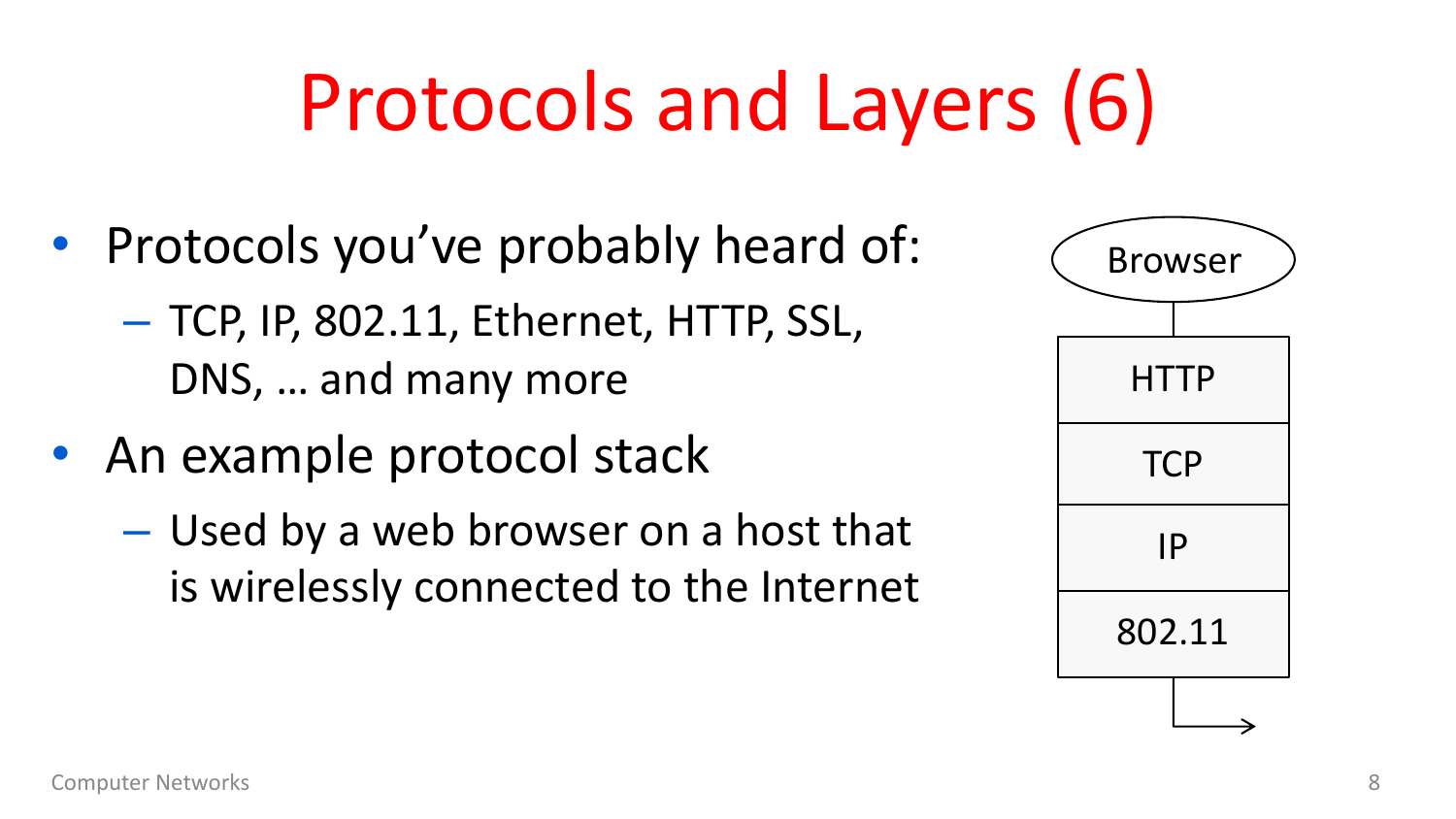### Encapsulation

- Encapsulation is the mechanism used to effect protocol layering
	- Lower layer wraps higher layer content, adding its own information to make a new message for delivery
	- Like sending a letter in an envelope; postal service doesn't look inside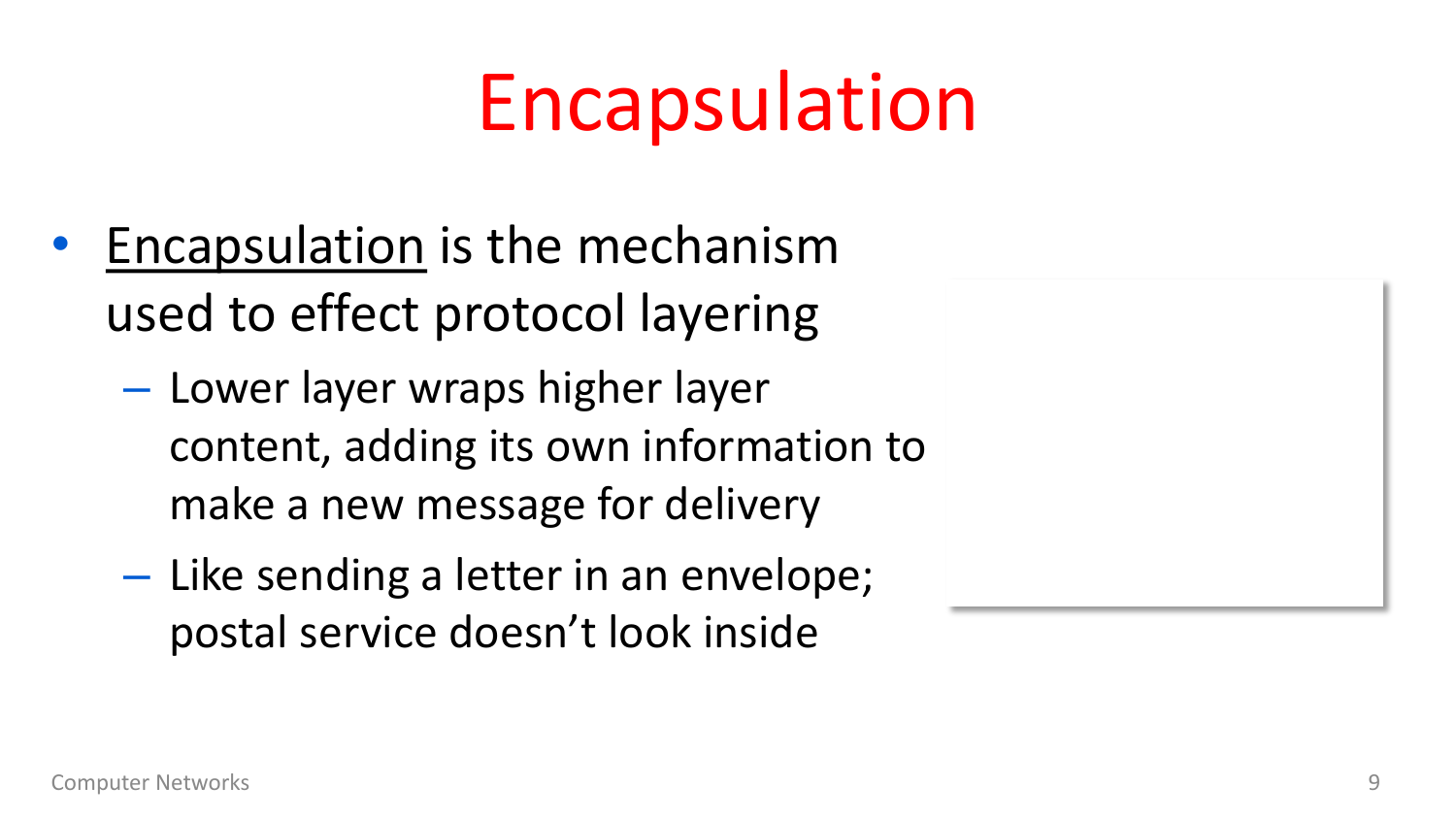### Encapsulation (2)

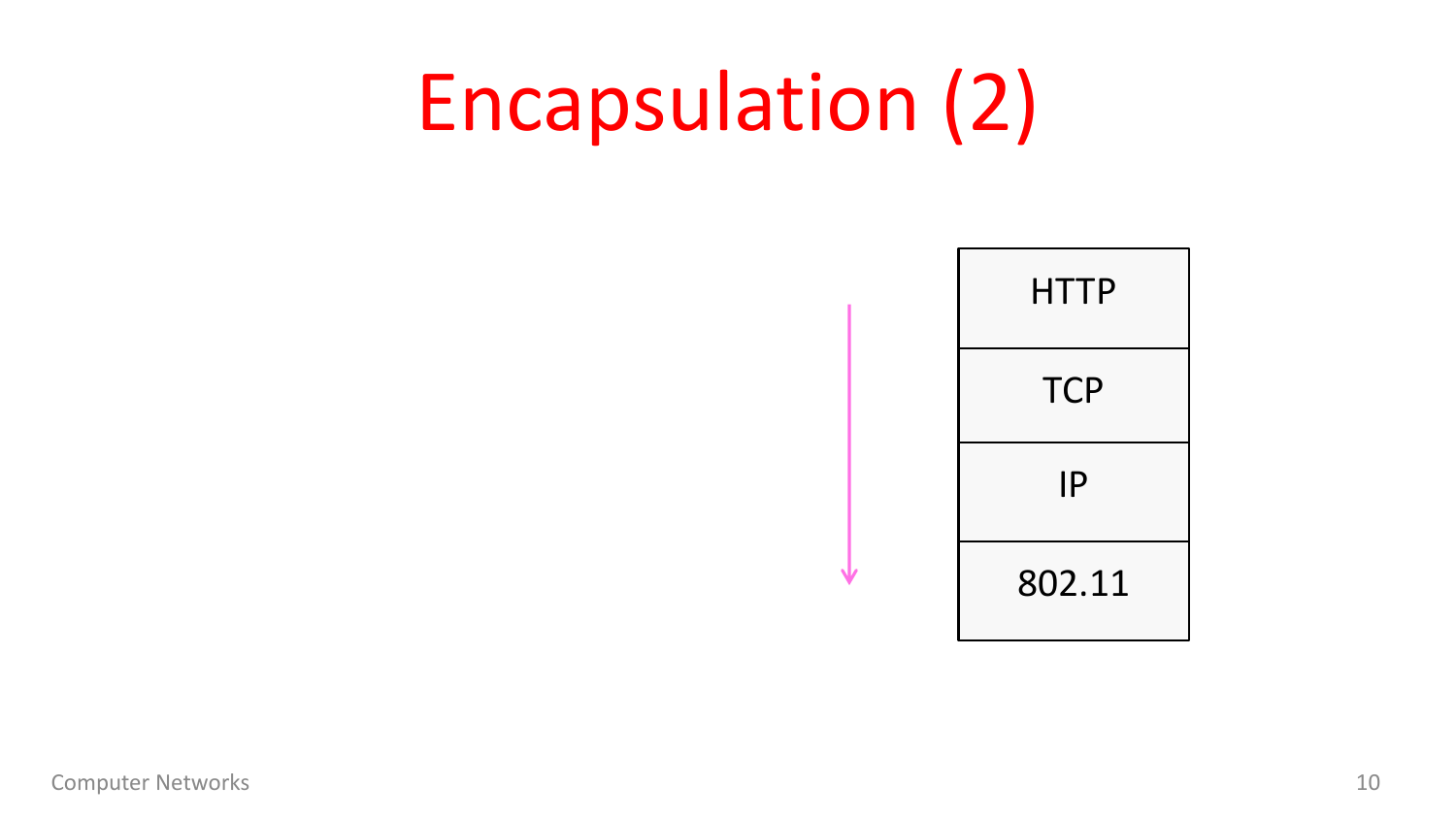## Encapsulation (3)

- Message "on the wire" begins to look like an onion
	- Lower layers are outermost

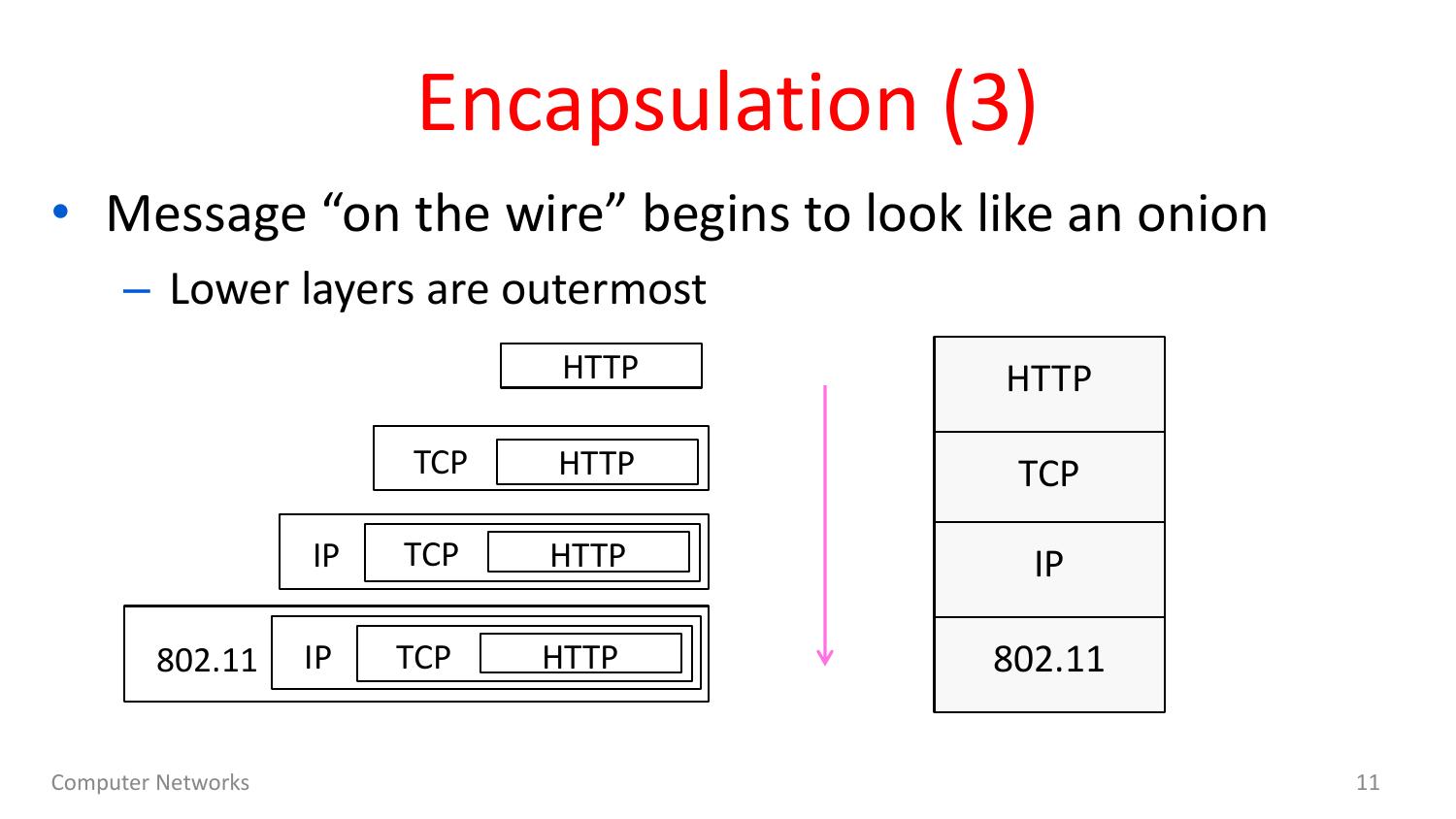#### Encapsulation (4)

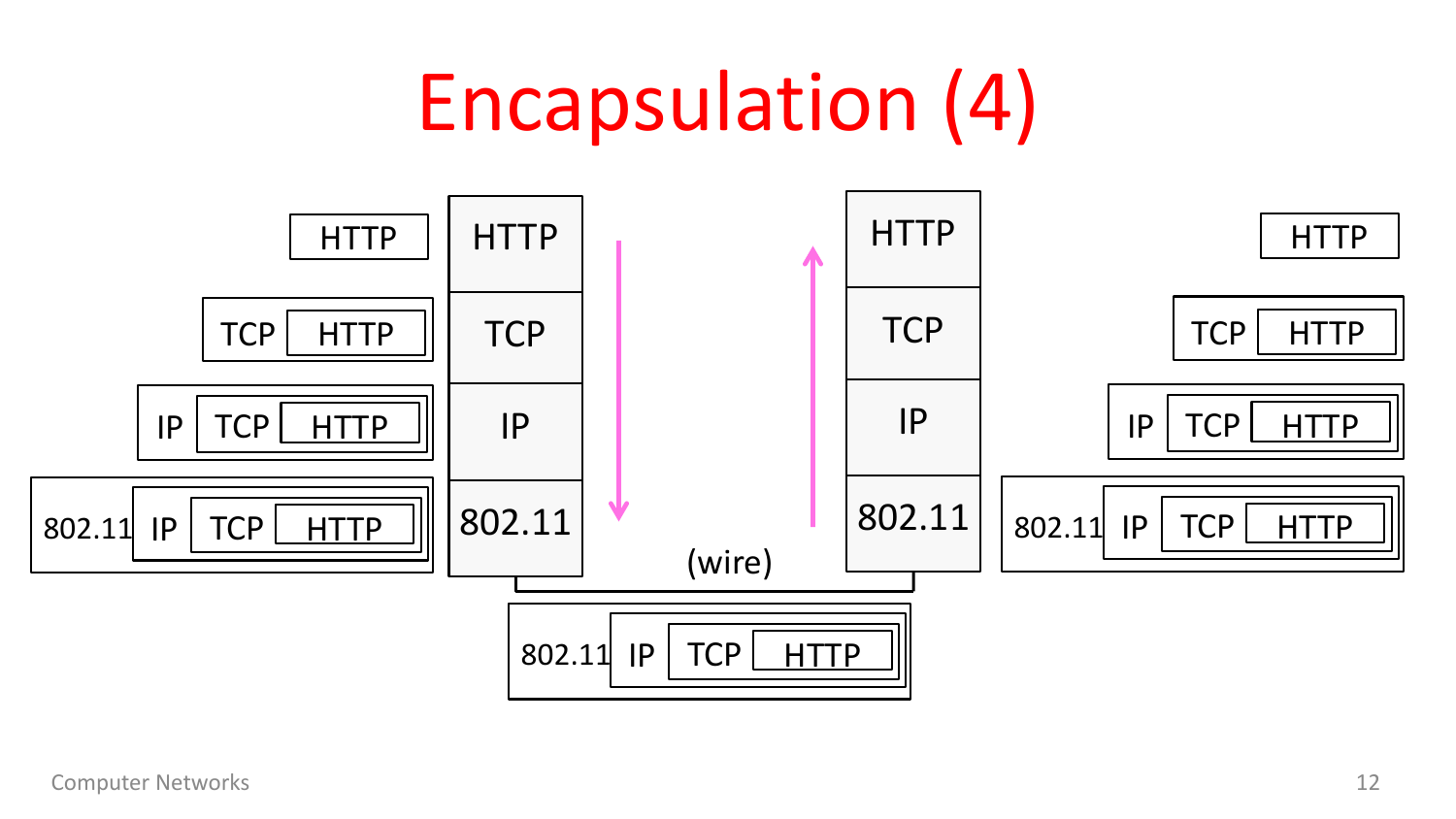## Encapsulation (5)

- Normally draw message like this:
	- Each layer adds its own header



- More involved in practice
	- Trailers as well as headers, encrypt/compress contents
	- Segmentation (divide long message) and reassembly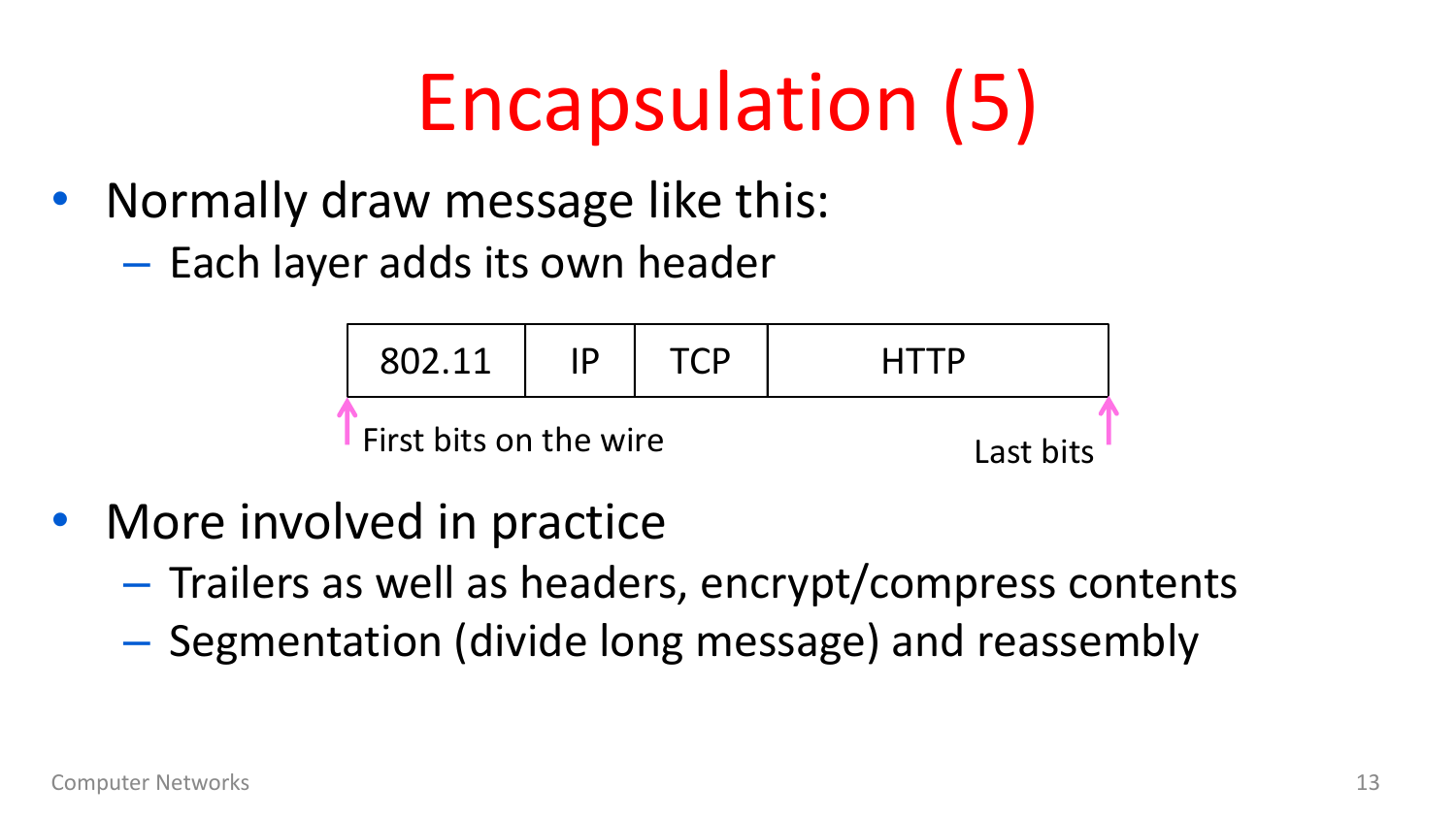## Demultiplexing

• Incoming message must be passed to the protocols that it uses



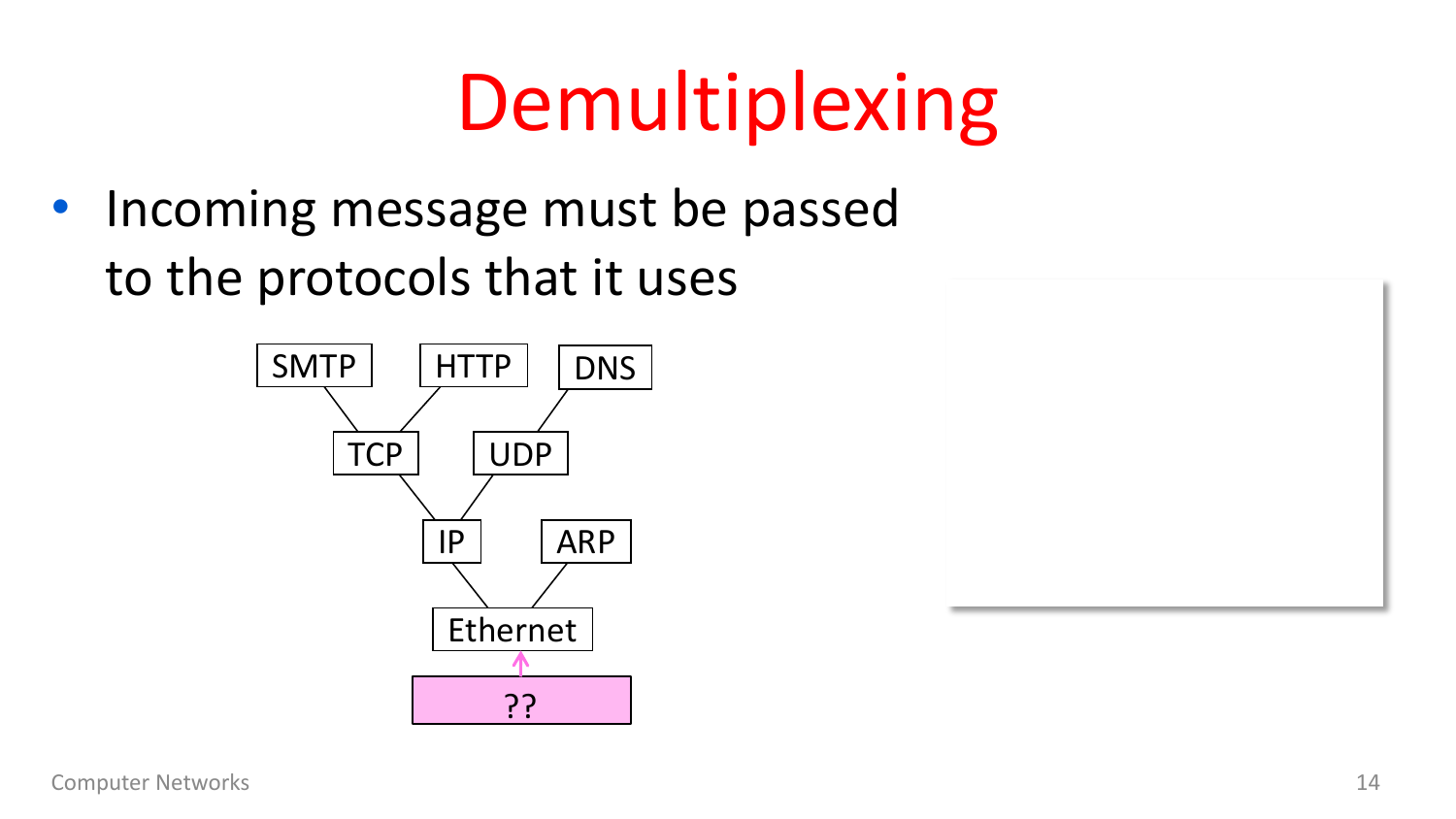## Demultiplexing (2)

• Done with demultiplexing keys in the headers

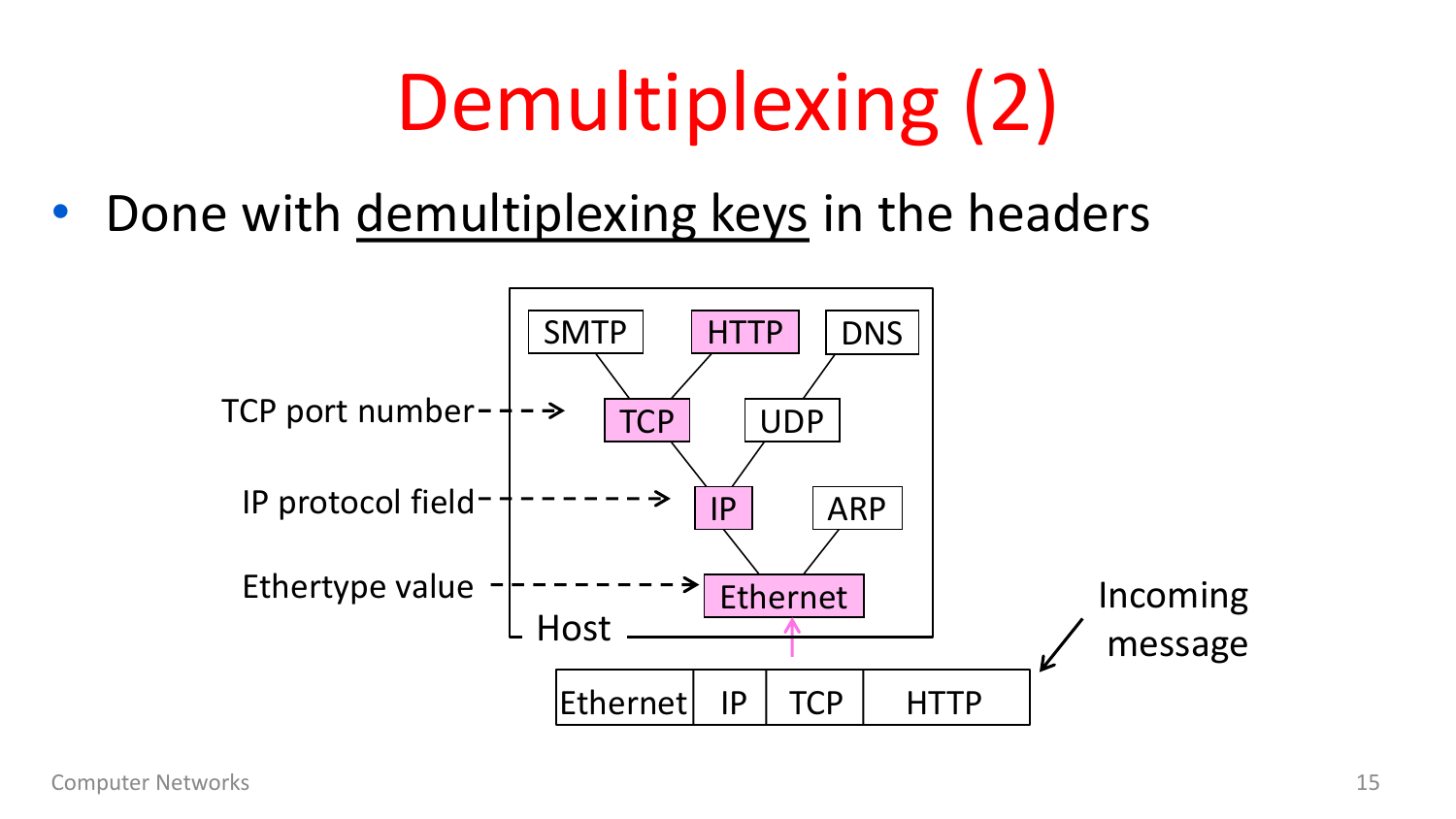## Advantage of Layering

• Information hiding and reuse

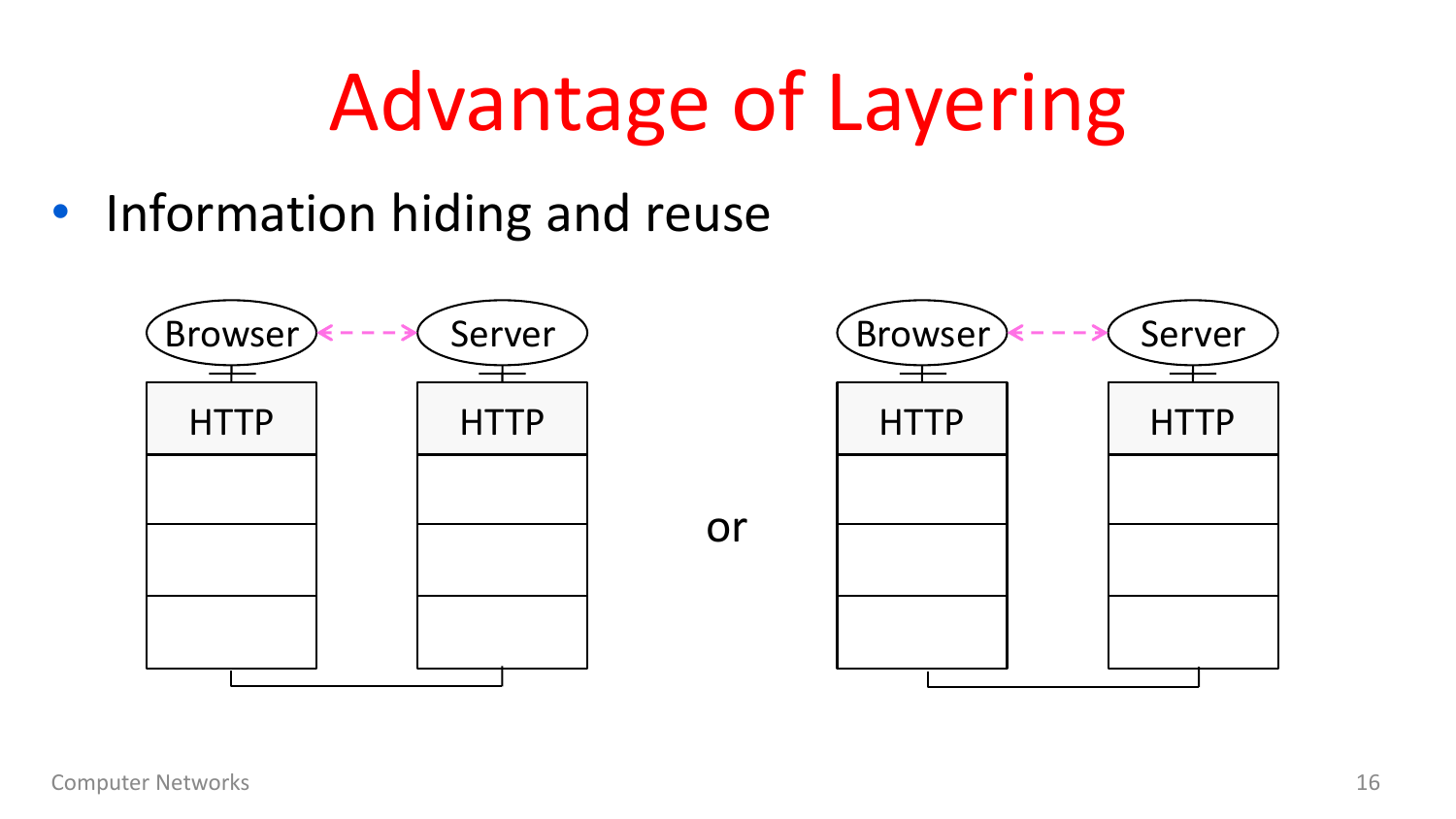## Advantage of Layering (2)

• Information hiding and reuse

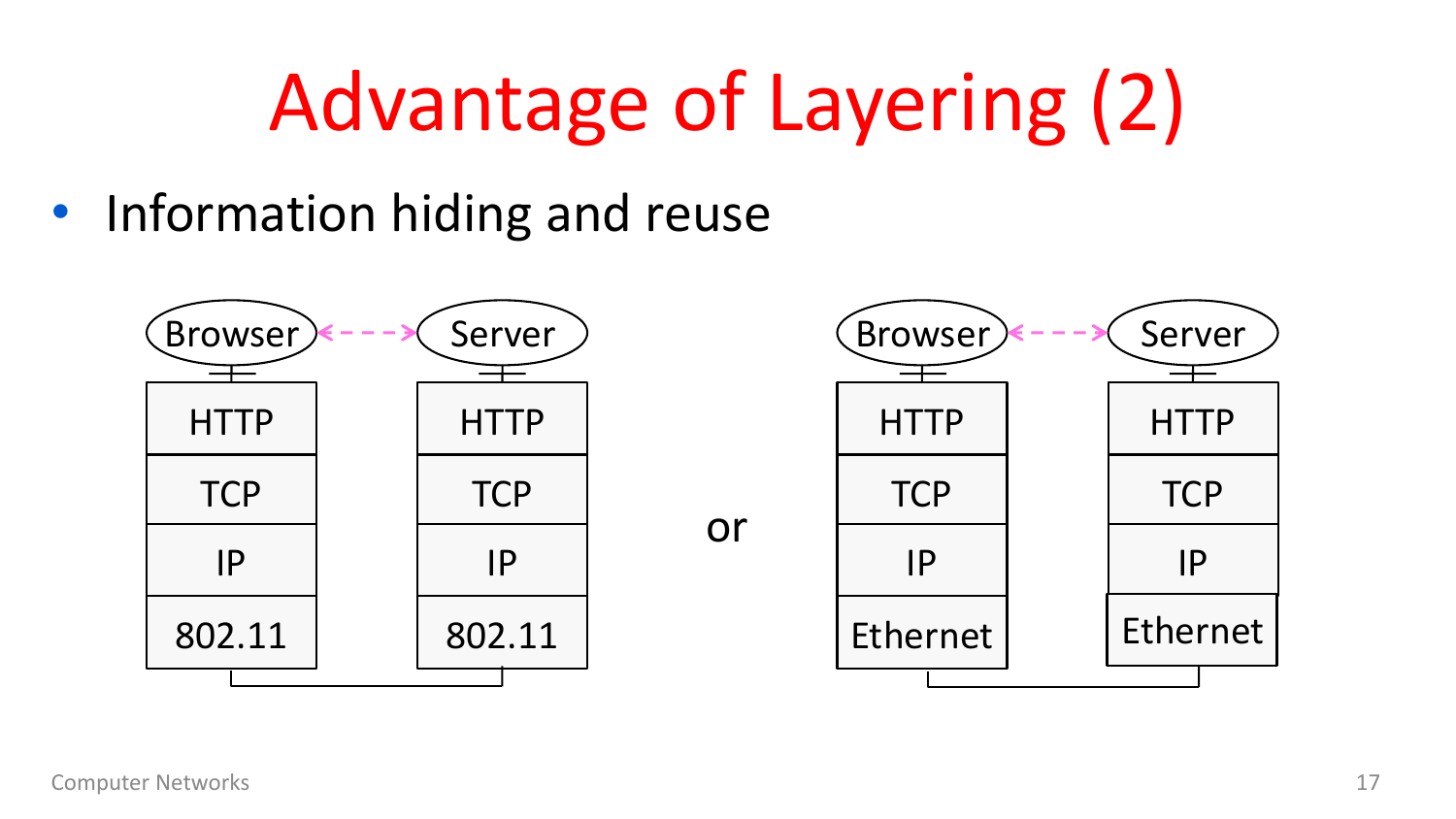# Advantage of Layering (3)

• Using information hiding to connect different systems

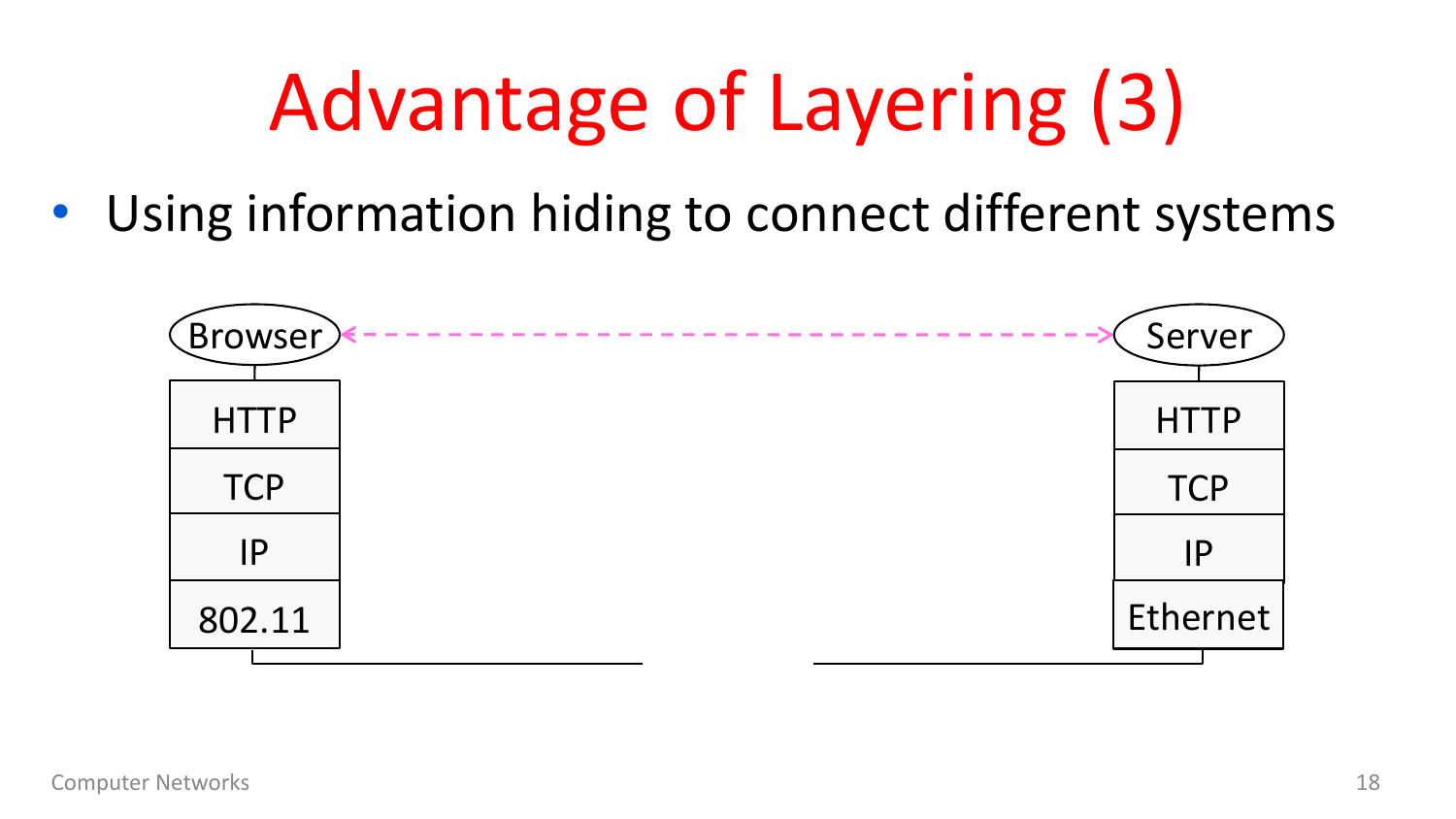# Advantage of Layering (4)

• Using information hiding to connect different systems

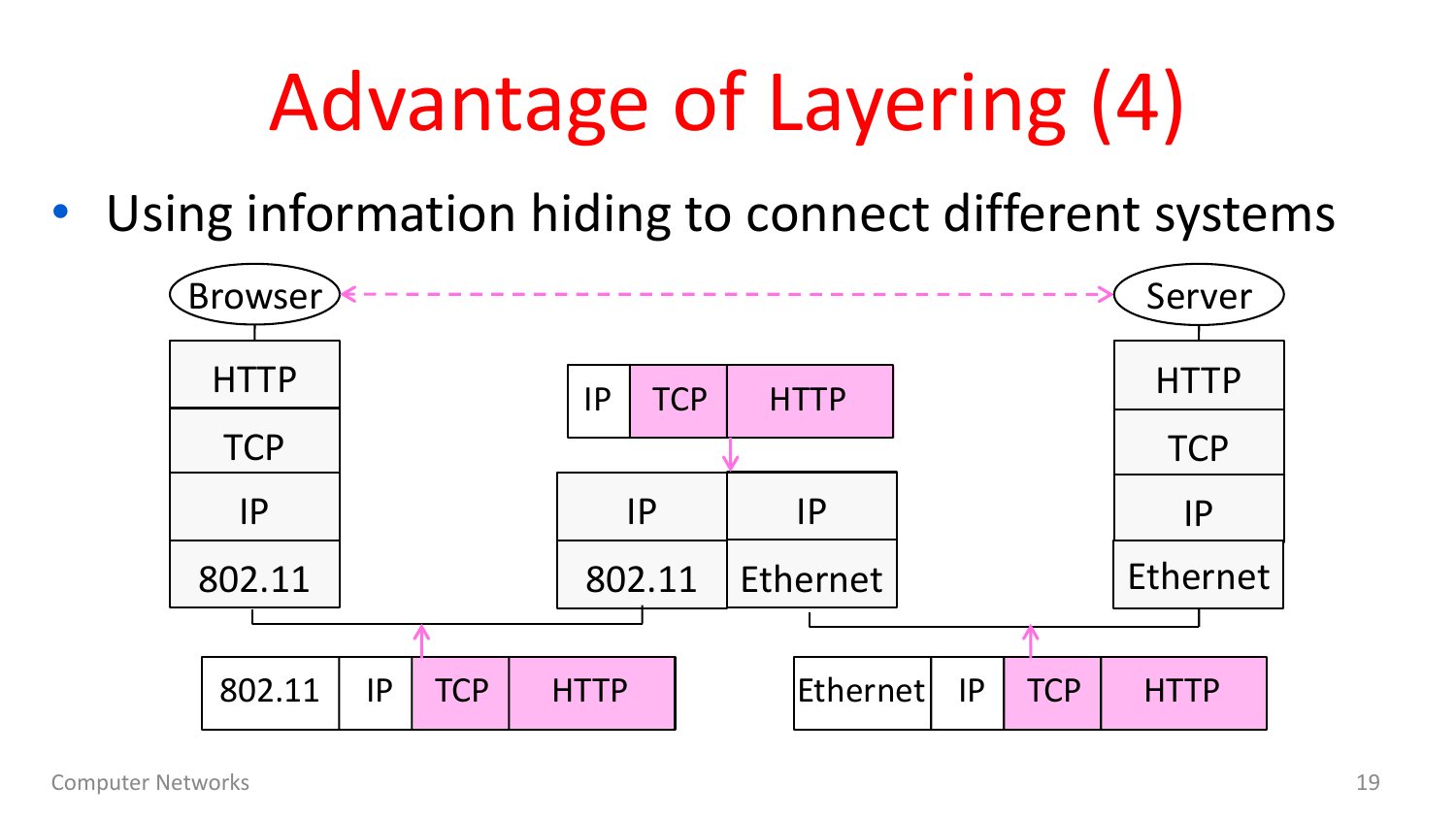## Disadvantage of Layering

- Adds overhead
	- But minor for long messages
- Hides information
	- App might care whether it is running over wired or wireless!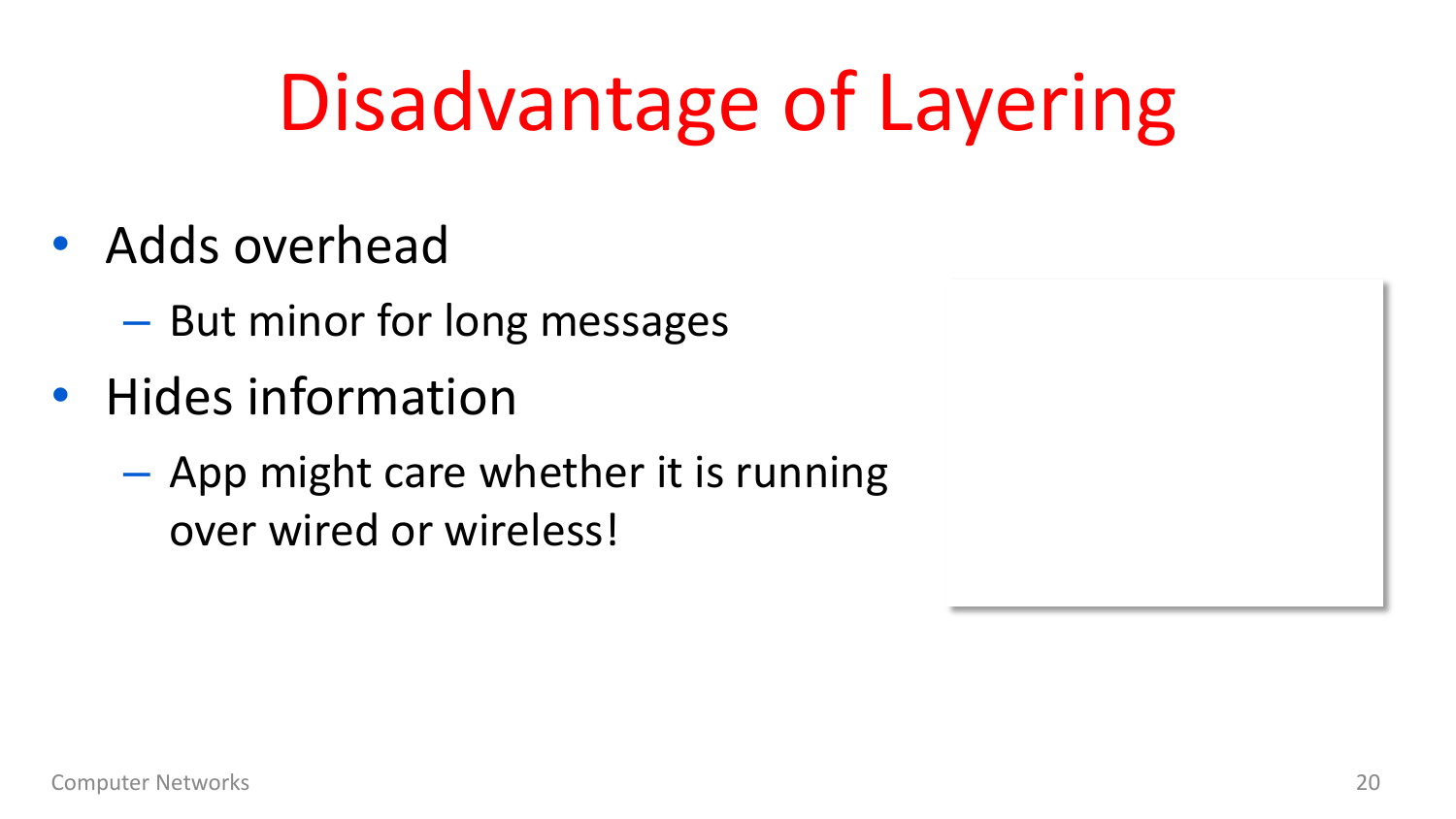## A Little Guidance Please …

- What functionality should we implement at which layer?
	- This is a key design question
	- Reference models provide frameworks that guide us »

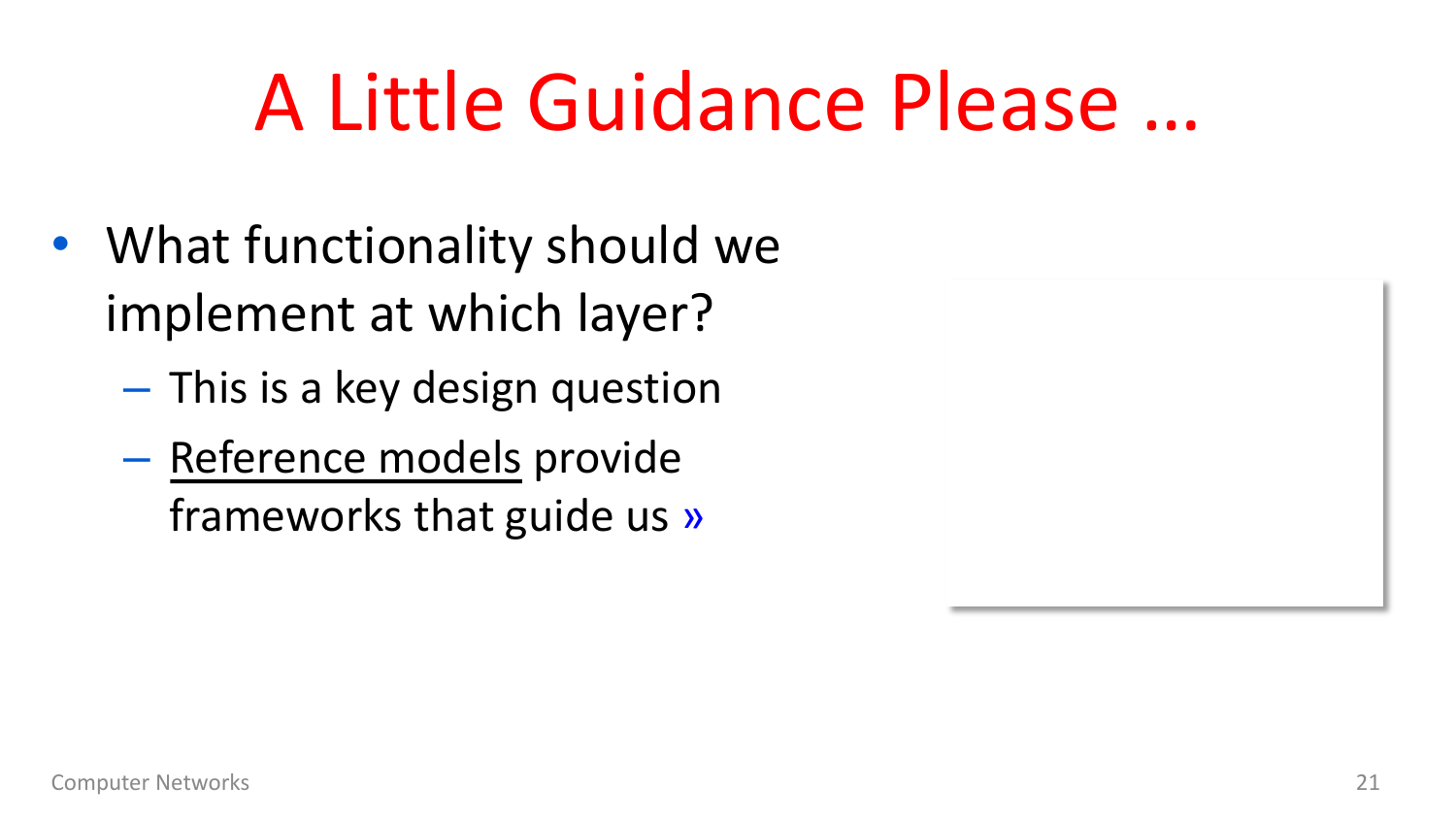### Internet Reference Model

- A four layer model based on experience; omits some OSI layers and uses IP as the network layer.
	-
	-
	-
- 4 | Application  $|$  Programs that use network service
- 3 Transport | Provides end-to-end data delivery
- 2 | Internet  $\vert -$  Send packets over multiple networks
- 1 Link l Send frames over a link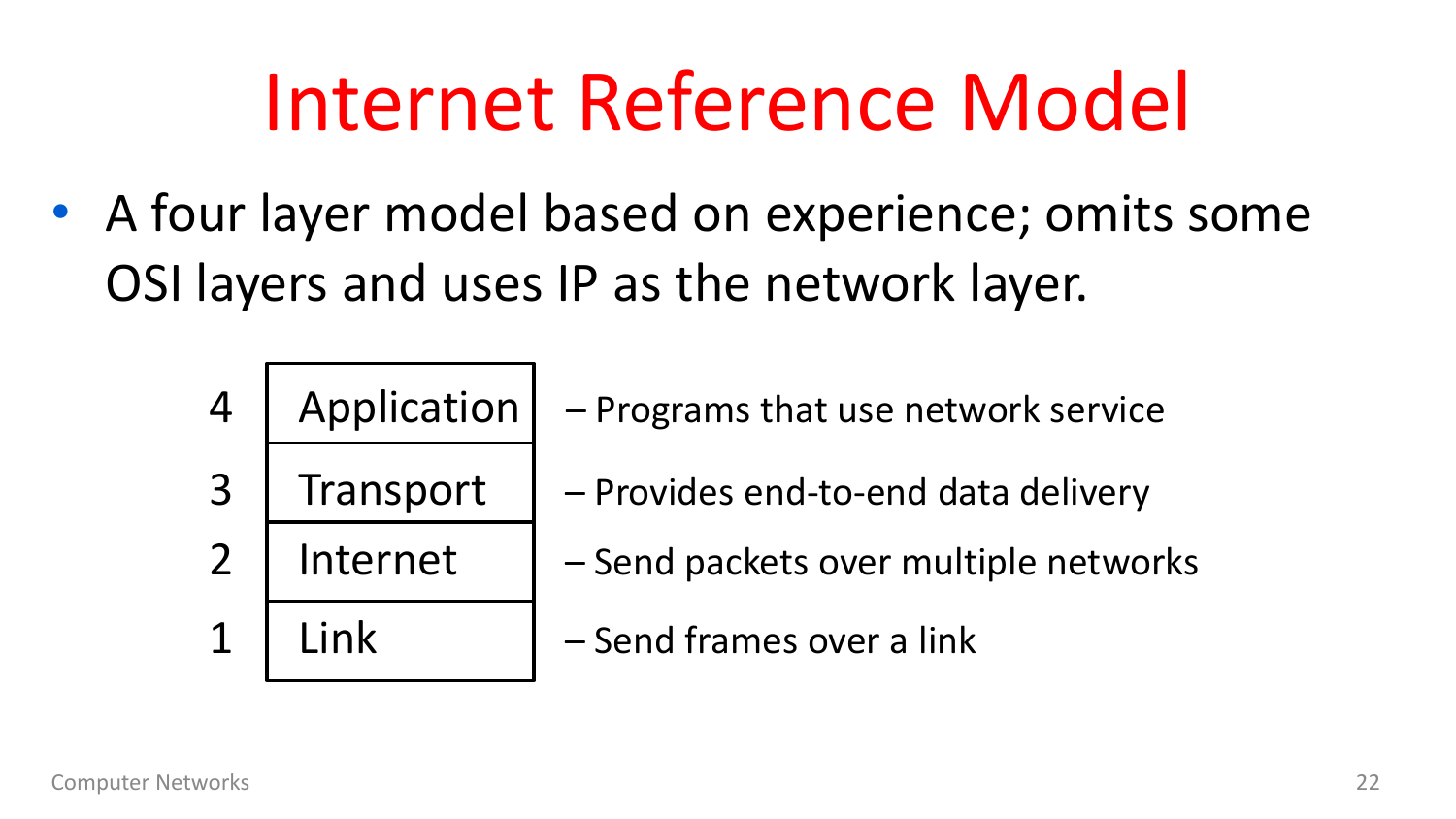## Internet Reference Model (2)

• With examples of common protocols in each layer

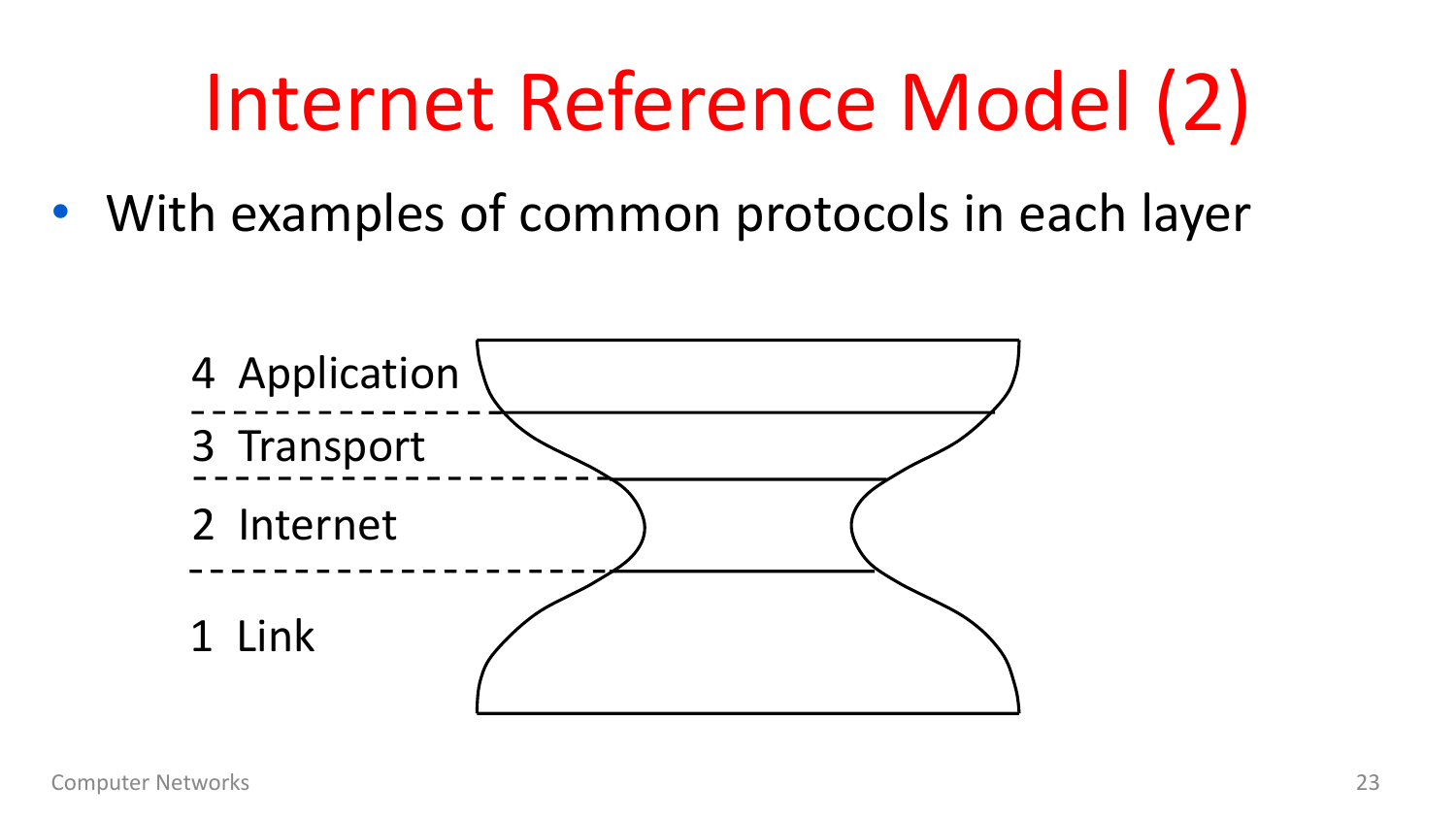## Internet Reference Model (3)

- IP is the "narrow waist" of the Internet
	- Supports many different links below and apps above

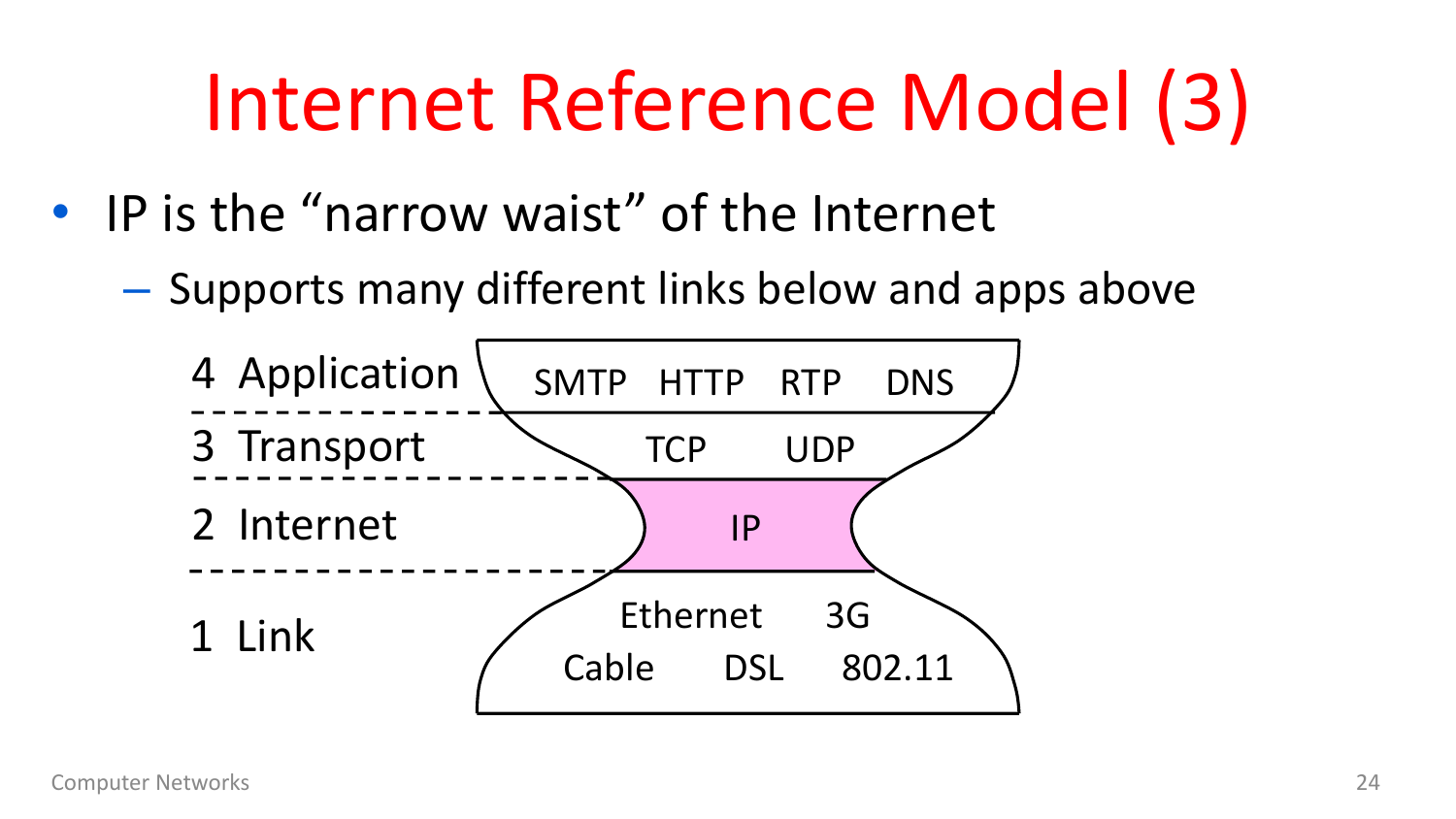### Standards Bodies

- Where all the protocols come from!
	- Focus is on interoperability

| <b>Body</b>      | Area           | <b>Examples</b>     |
|------------------|----------------|---------------------|
| <b>ITU</b>       | Telecom        | G.992, ADSL         |
|                  |                | <b>H.264, MPEG4</b> |
| <b>IEEE</b>      | Communications | 802.3, Ethernet     |
|                  |                | 802.11, WiFi        |
| <b>IETF</b>      | Internet       | RFC 2616, HTTP/1.1  |
|                  |                | RFC 1034/1035, DNS  |
| W <sub>3</sub> C | Web            | HTML5 standard      |
|                  |                | <b>CSS standard</b> |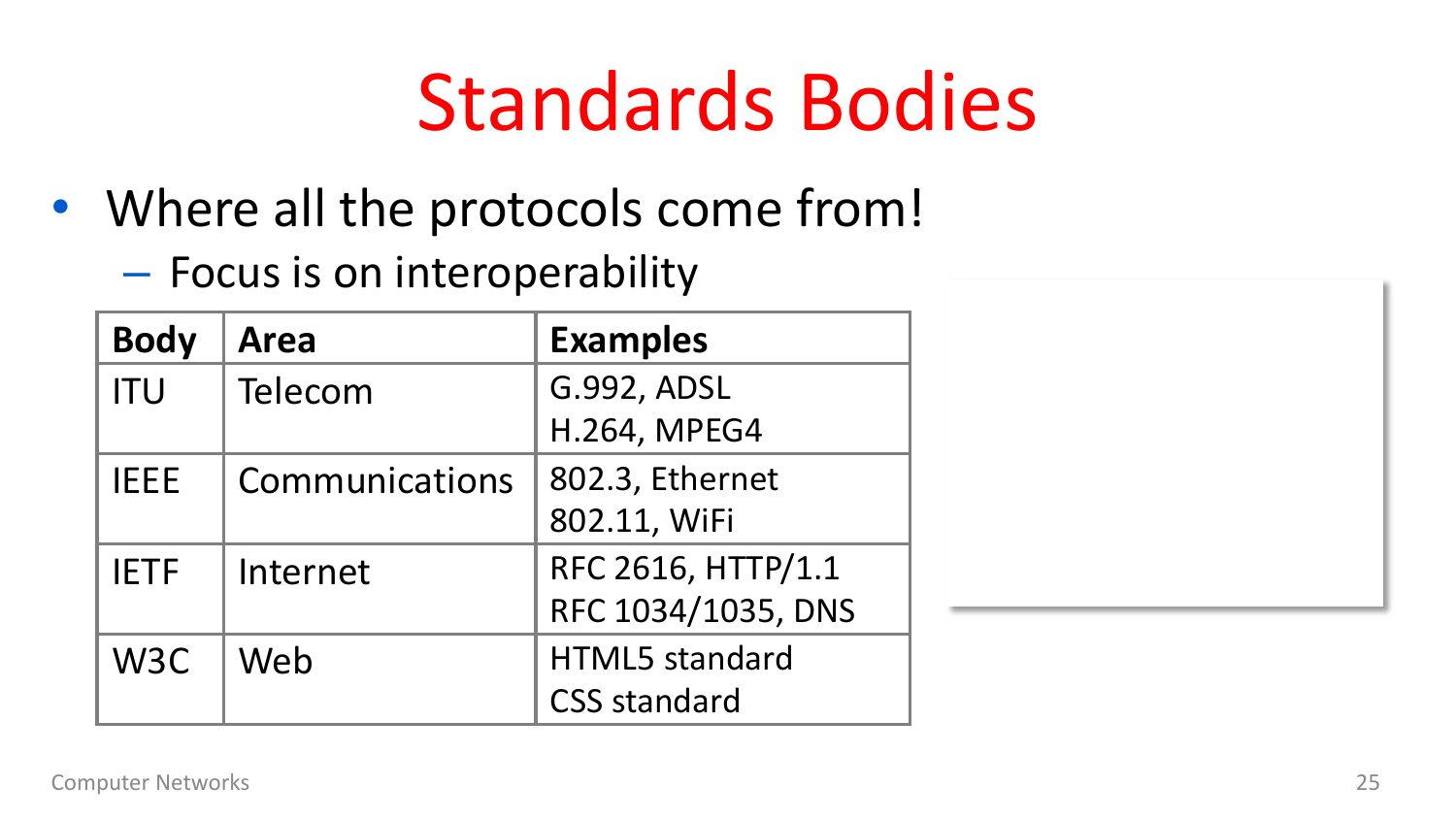#### Layer-based Names

#### • For units of data:

| Layer          | <b>Unit of Data</b> |
|----------------|---------------------|
| Application    | <b>Message</b>      |
| Transport      | Segment             |
| <b>Network</b> | Packet              |
| Link           | Frame               |
| Physical       | <b>Bit</b>          |

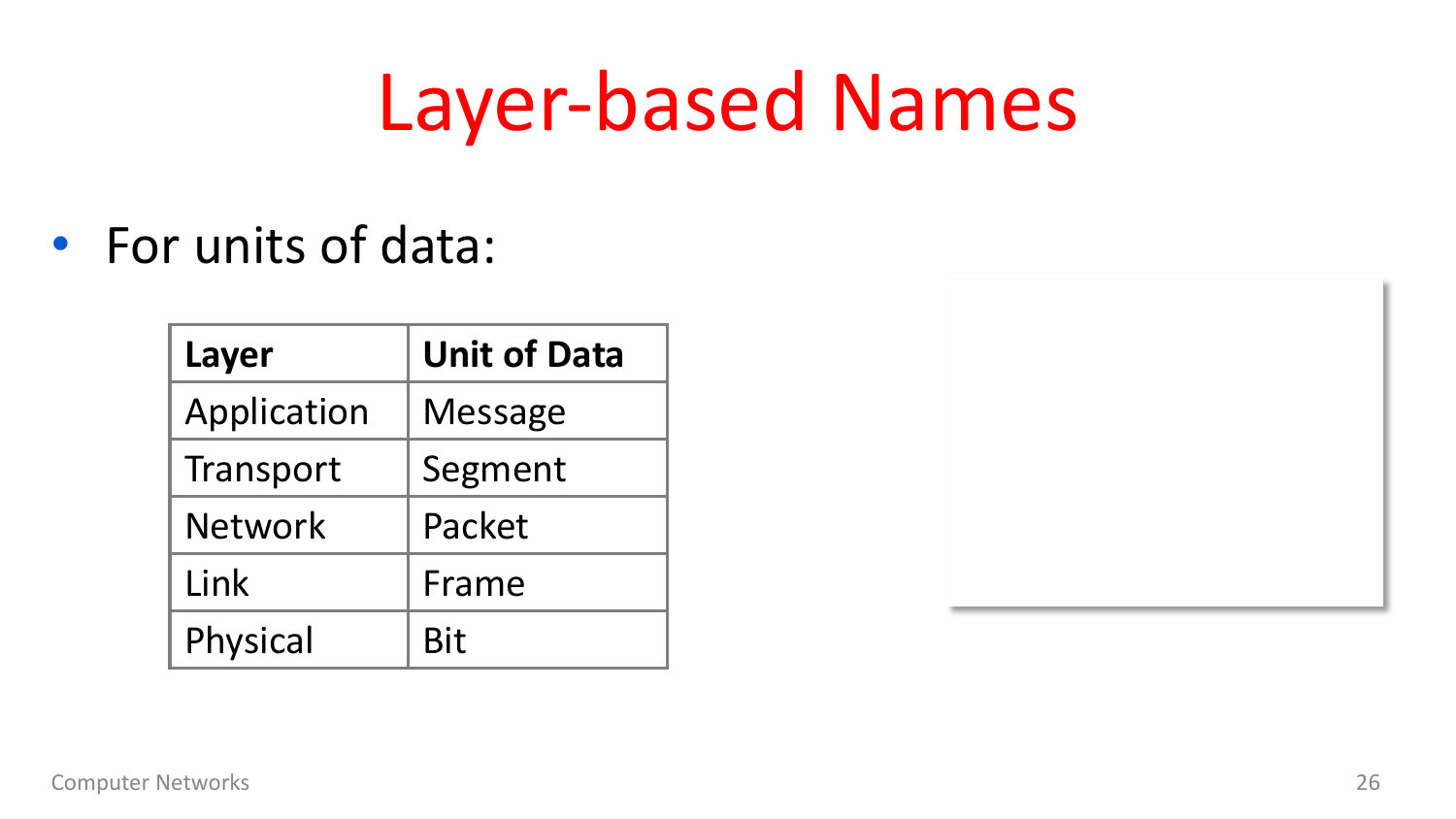## Layer-based Names (2)

• For devices in the network:

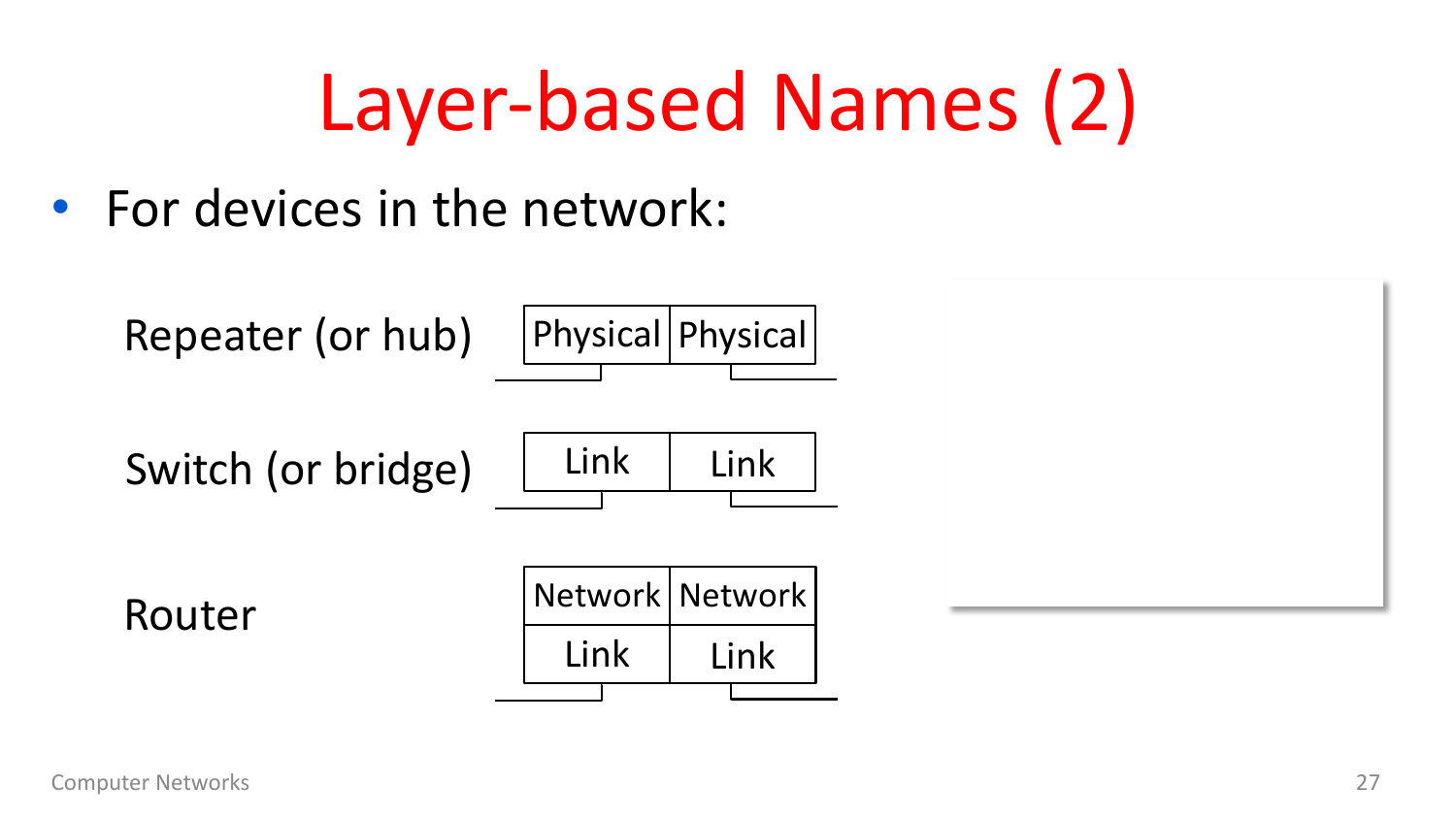## Layer-based Names (3)

• For devices in the network:



look like this!

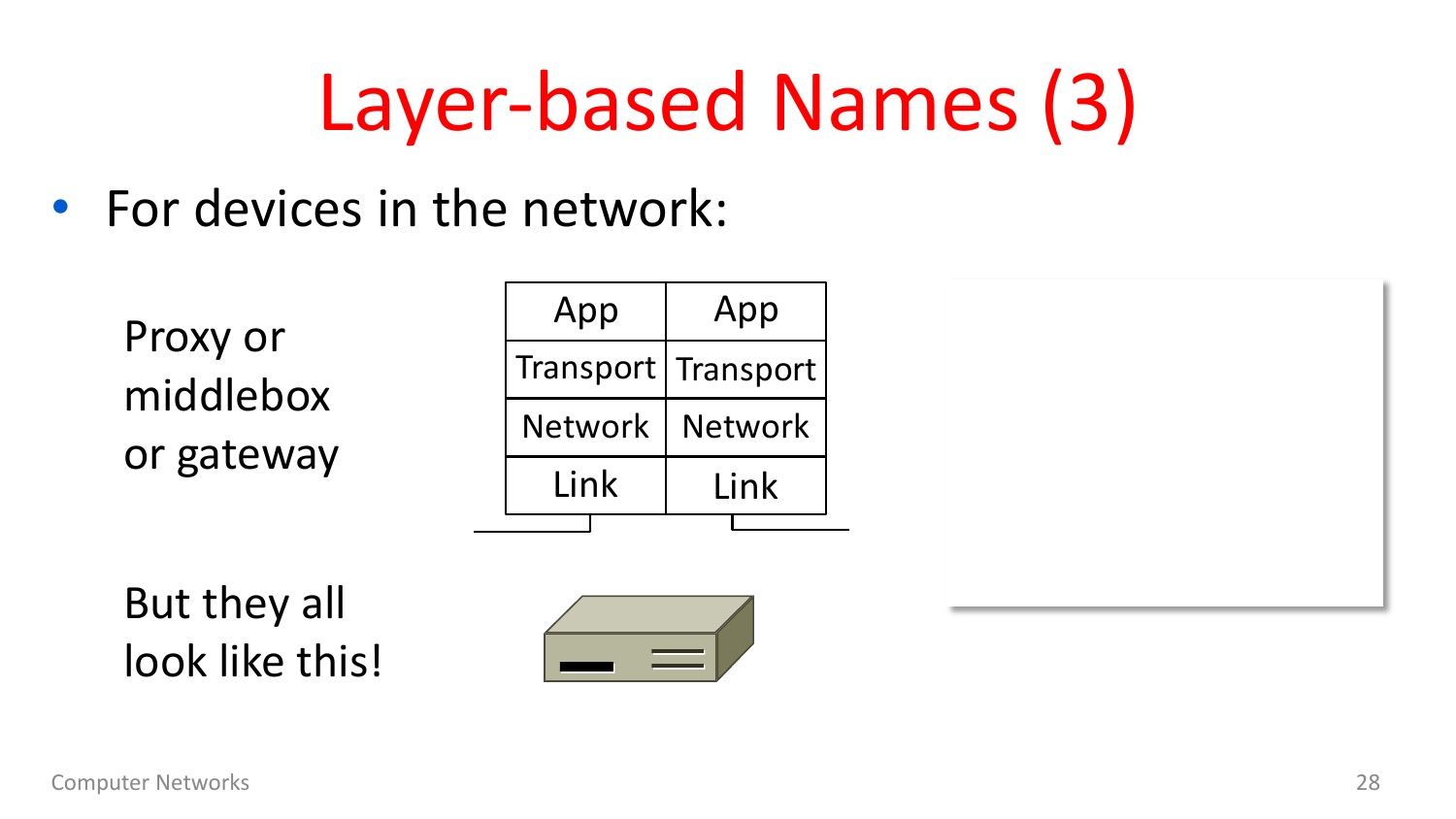## A Note About Layers

- They are guidelines, not strict
	- May have multiple protocols working together in one layer
	- May be difficult to assign a specific protocol to a layer

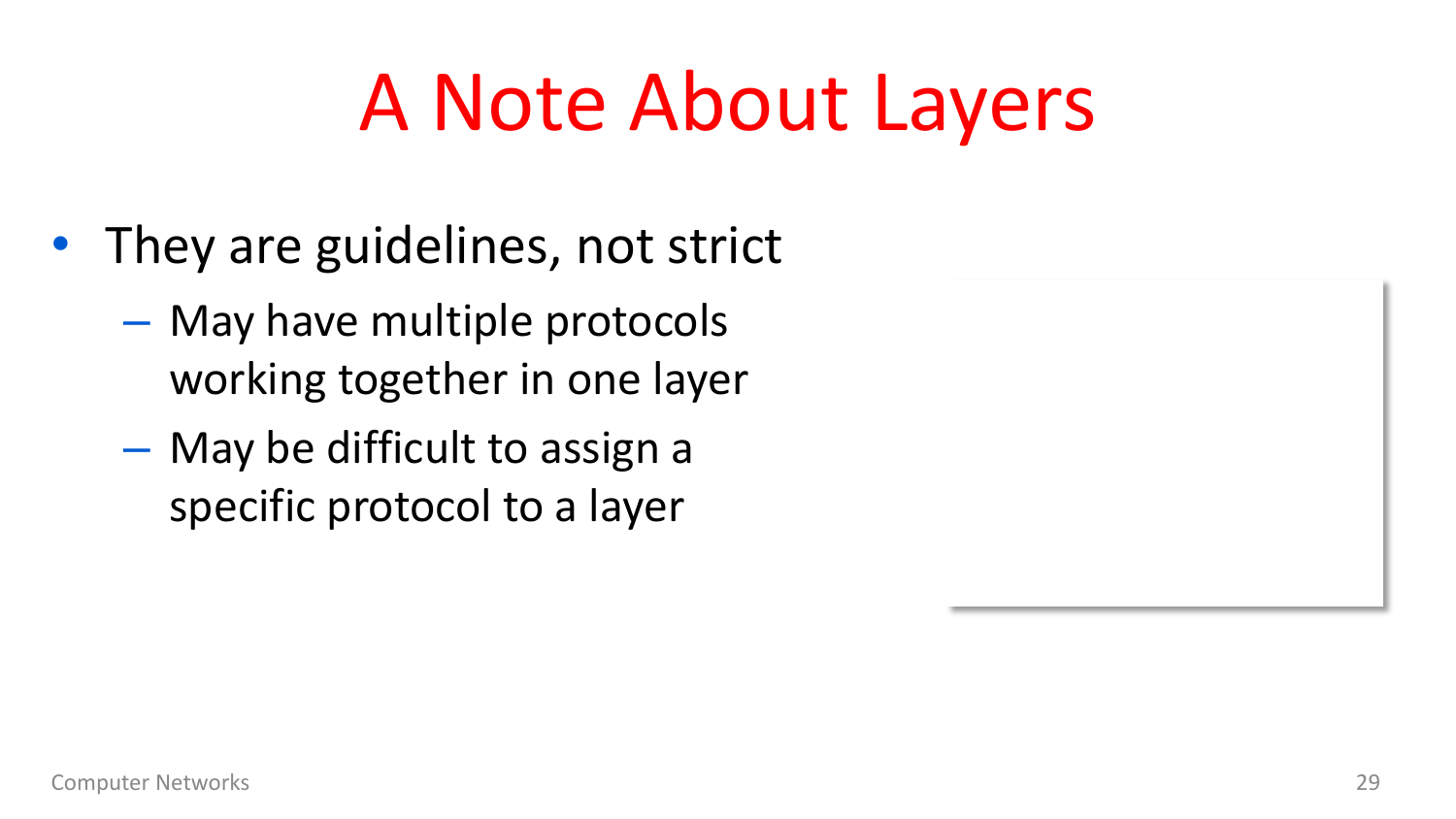#### Rough Internet Timeline

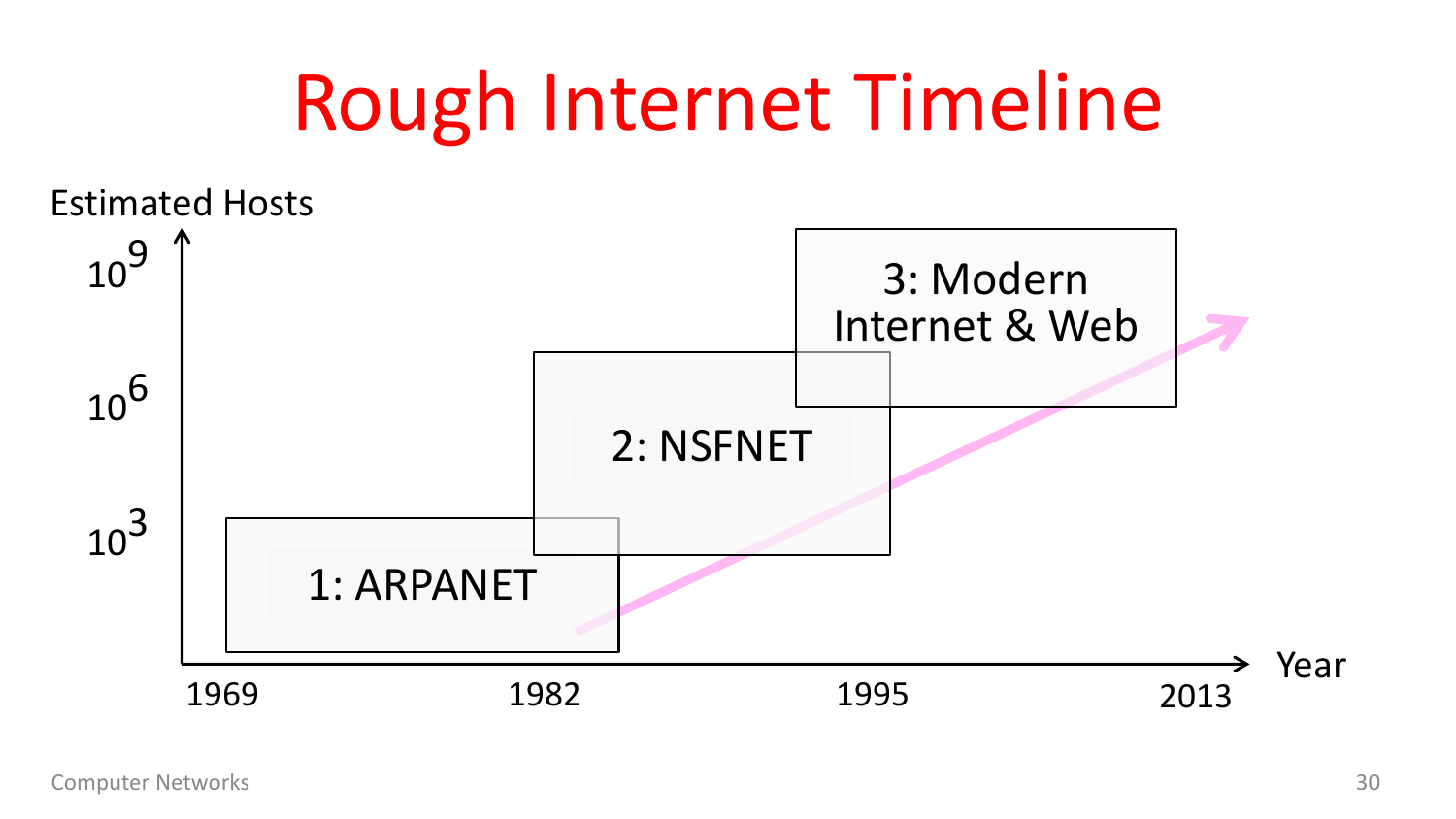## The Beginning – ARPANET

- ARPANET by U.S. DoD was the precursor to the Internet
	- Motivated for resource sharing
	- Launched with 4 nodes in 1969, grew to hundreds of hosts
	- First "killer app" was email

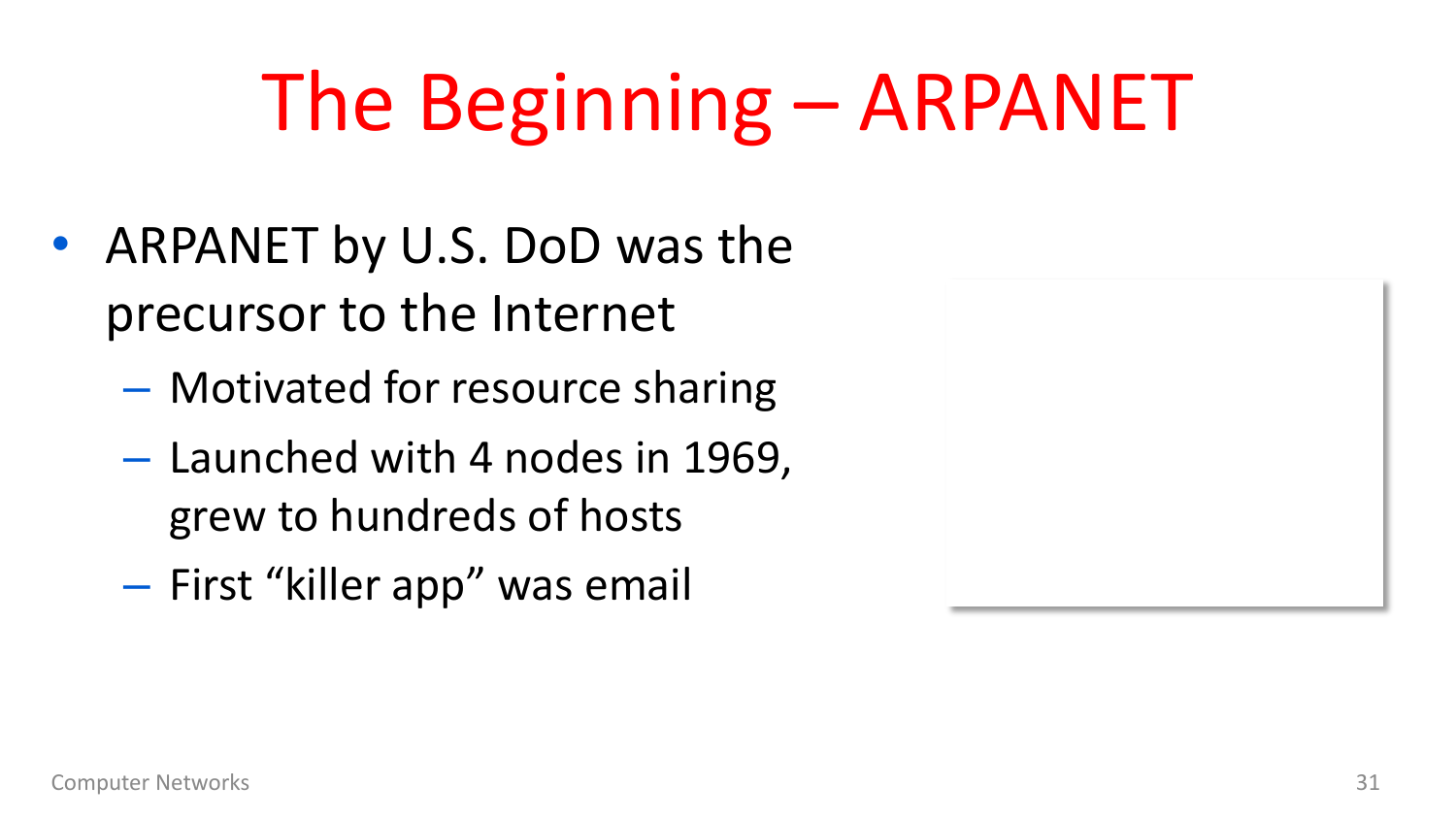#### ARPANET – Influences

- Leading up to the ARPANET (1960s):
	- Packet switching (Kleinrock, Davies), decentralized control (Baran)



Credit: Internet Hall of Fame Credit: Internet Hall of Fame Credit: Internet Hall of Fame

Paul Baran Donald Davies Len Kleinrock



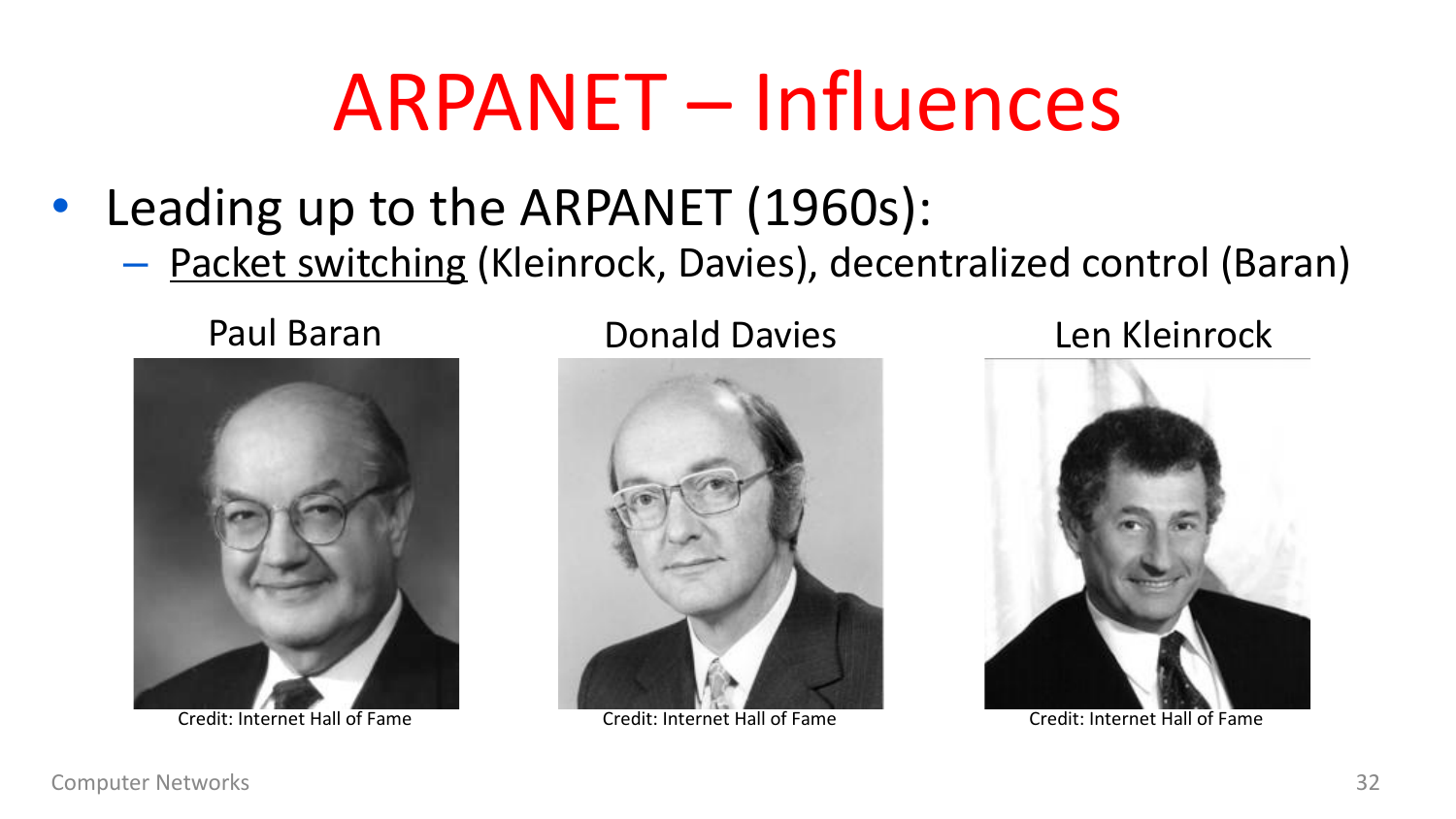## ARPANET – Influences (2)

- In the early ARPANET
	- Internetworking became the basis for the Internet
	- Pioneered by Cerf & Kahn in 1974, later became TCP/IP
	- They are popularly known as the "fathers of the Internet"



© 2009 IEEE © 2009 IEEE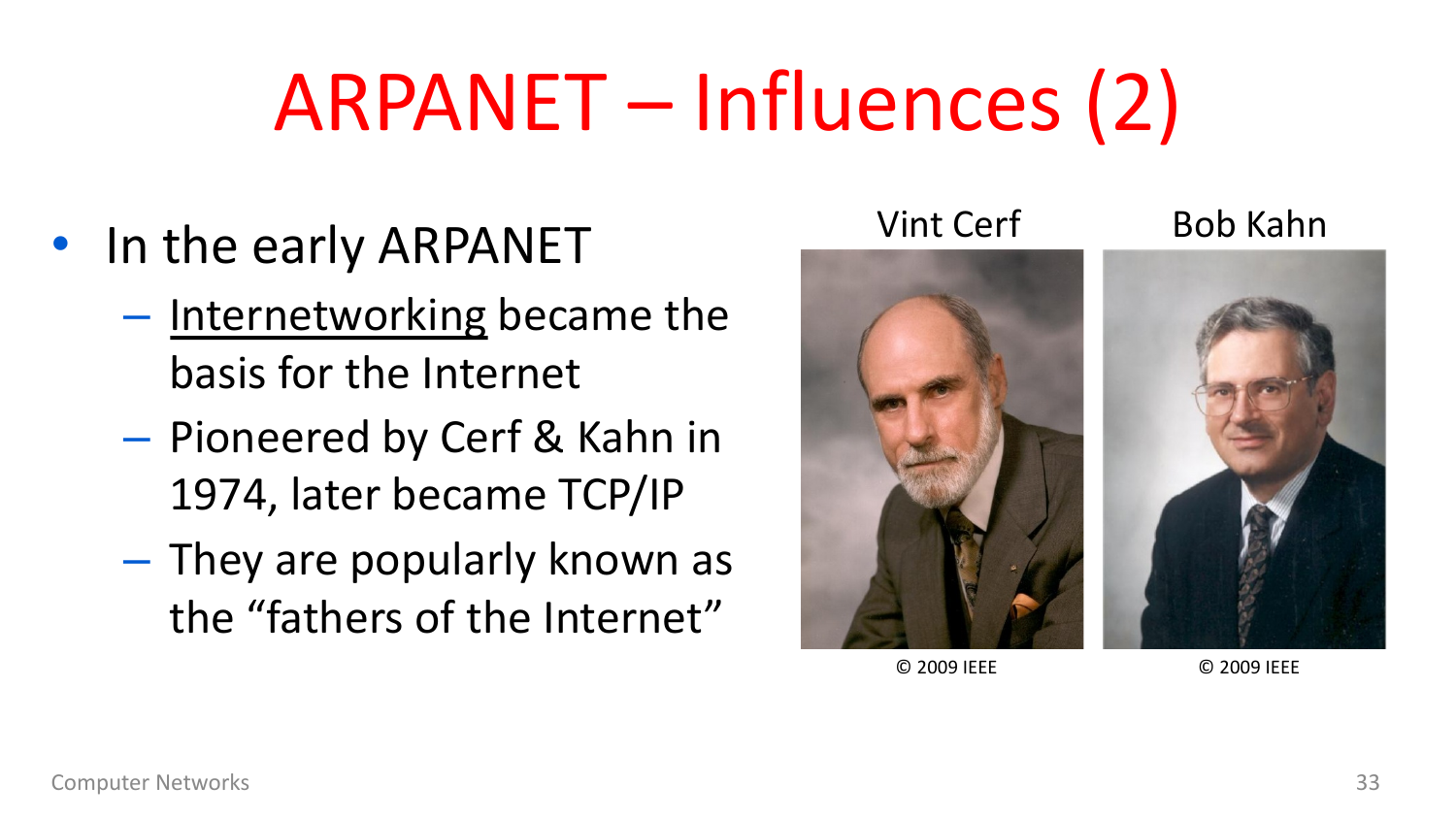#### ARPANET Geographical Map (Dec. 1978)

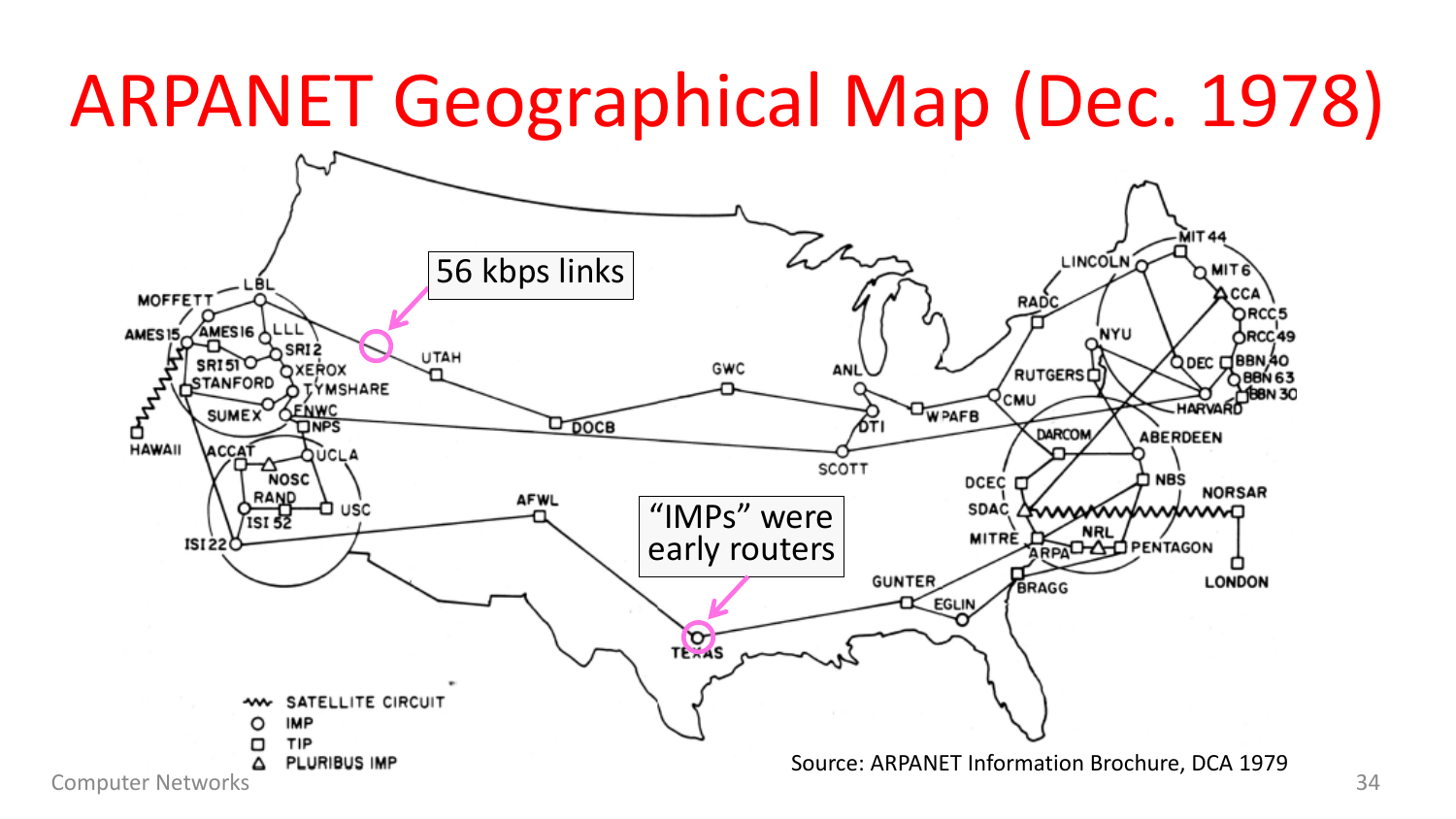## Growing Up – NSFNET

- NSFNET '85 supports educational networks
	- Initially connected supercomputer sites, but soon became the backbone for all networks
- Classic Internet protocols we use emerged
	- TCP/IP (transport), DNS (naming), Berkeley sockets (API) in '83, BGP (routing) in '93
- Much growth from PCs and Ethernet LANs
	- Campuses, businesses, then homes
	- $-1$  million hosts by 1993 ...

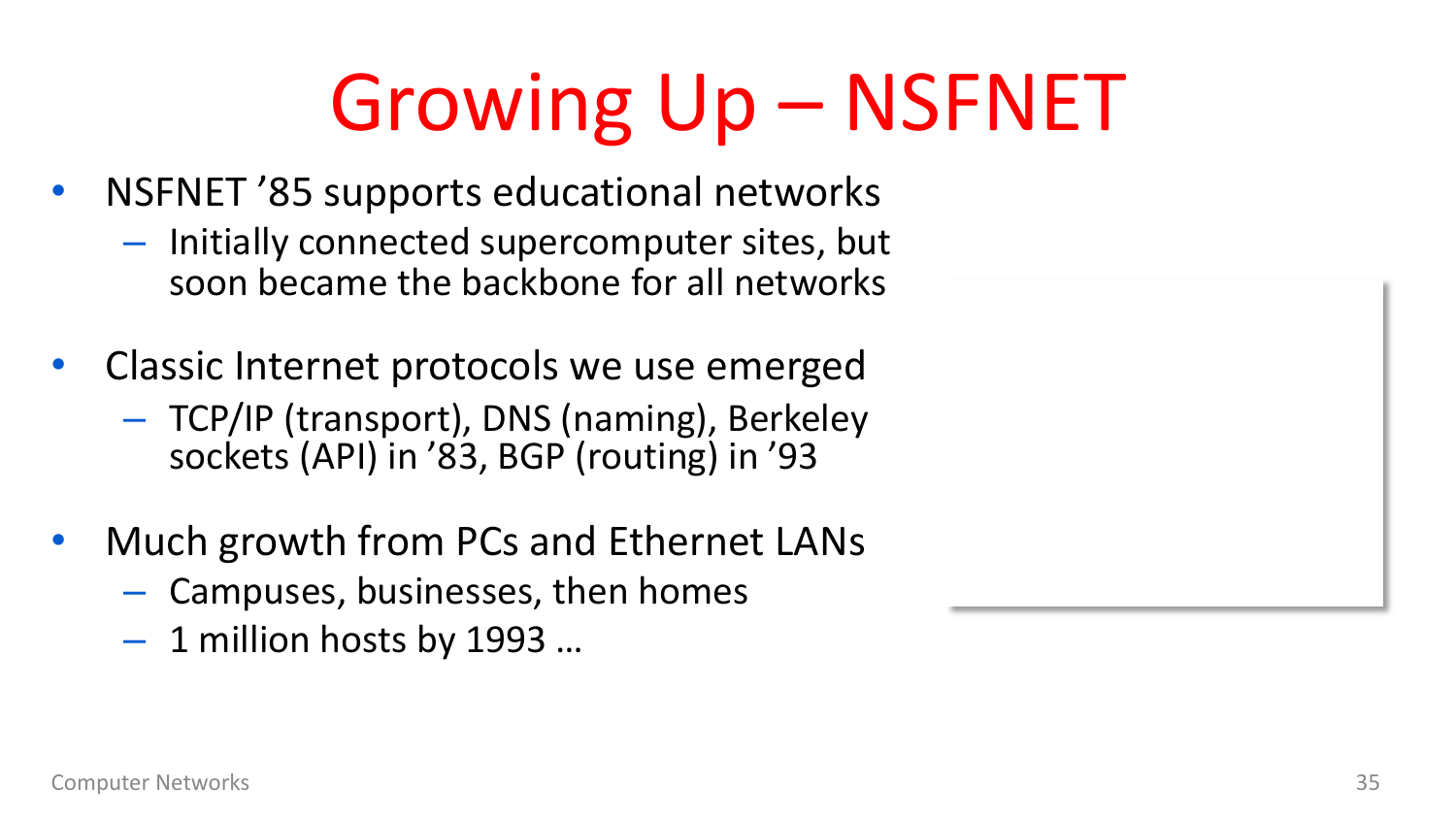## Early Internet Architecture

• Hierarchical, with NSFNET as the backbone

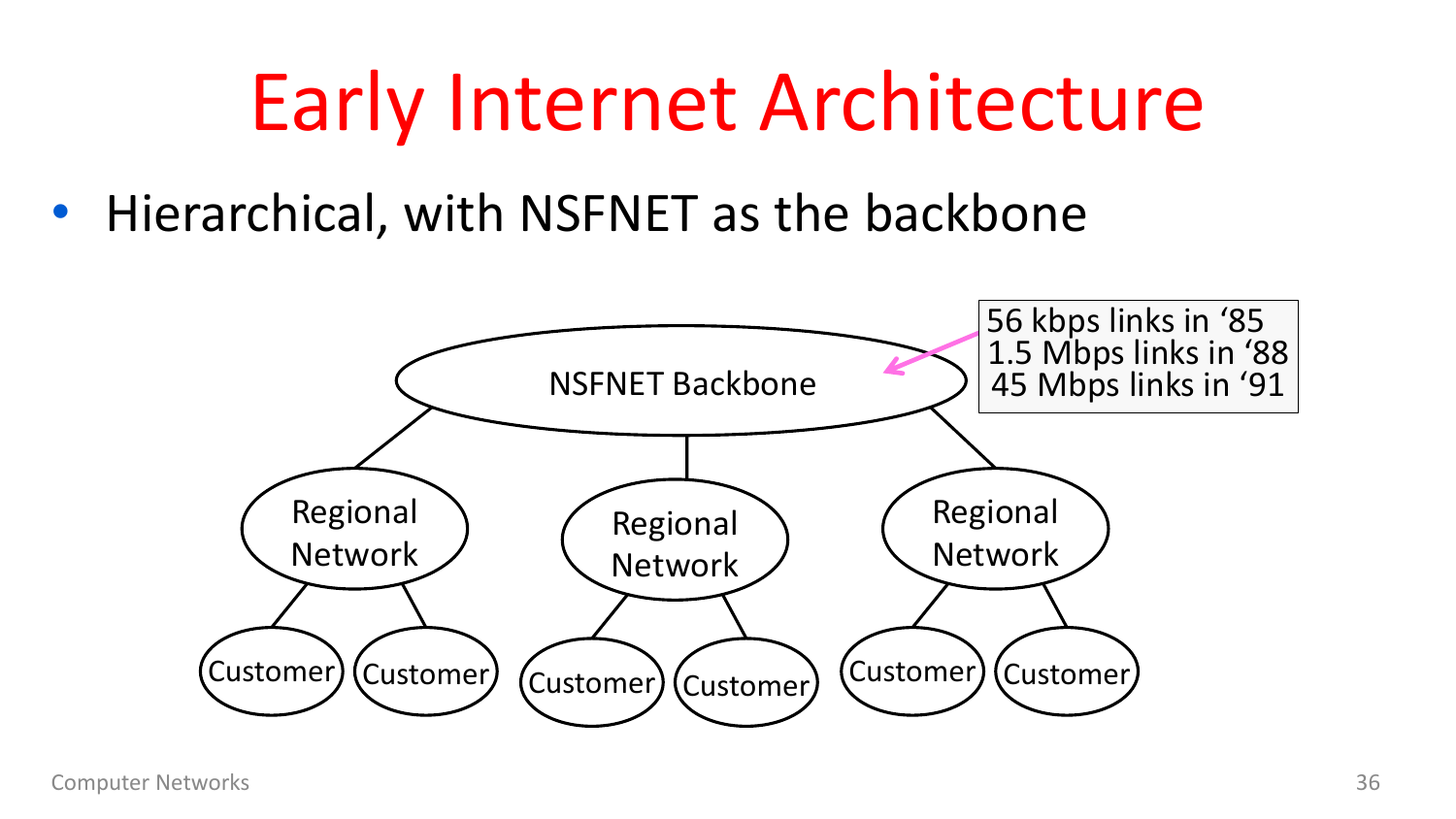## Modern Internet – Birth of the Web

- After '95, connectivity is provided by large ISPs who are competitors
	- They connect at Internet eXchange Point (IXP) facilities
	- Later, large content providers connect
- Web bursts on the scene in '93
	- Growth leads to CDNs, ICANN in '98
	- Most bits are video (soon wireless)
	- Content is driving the Internet

#### Tim Berners-Lee



© 2009 IEEE